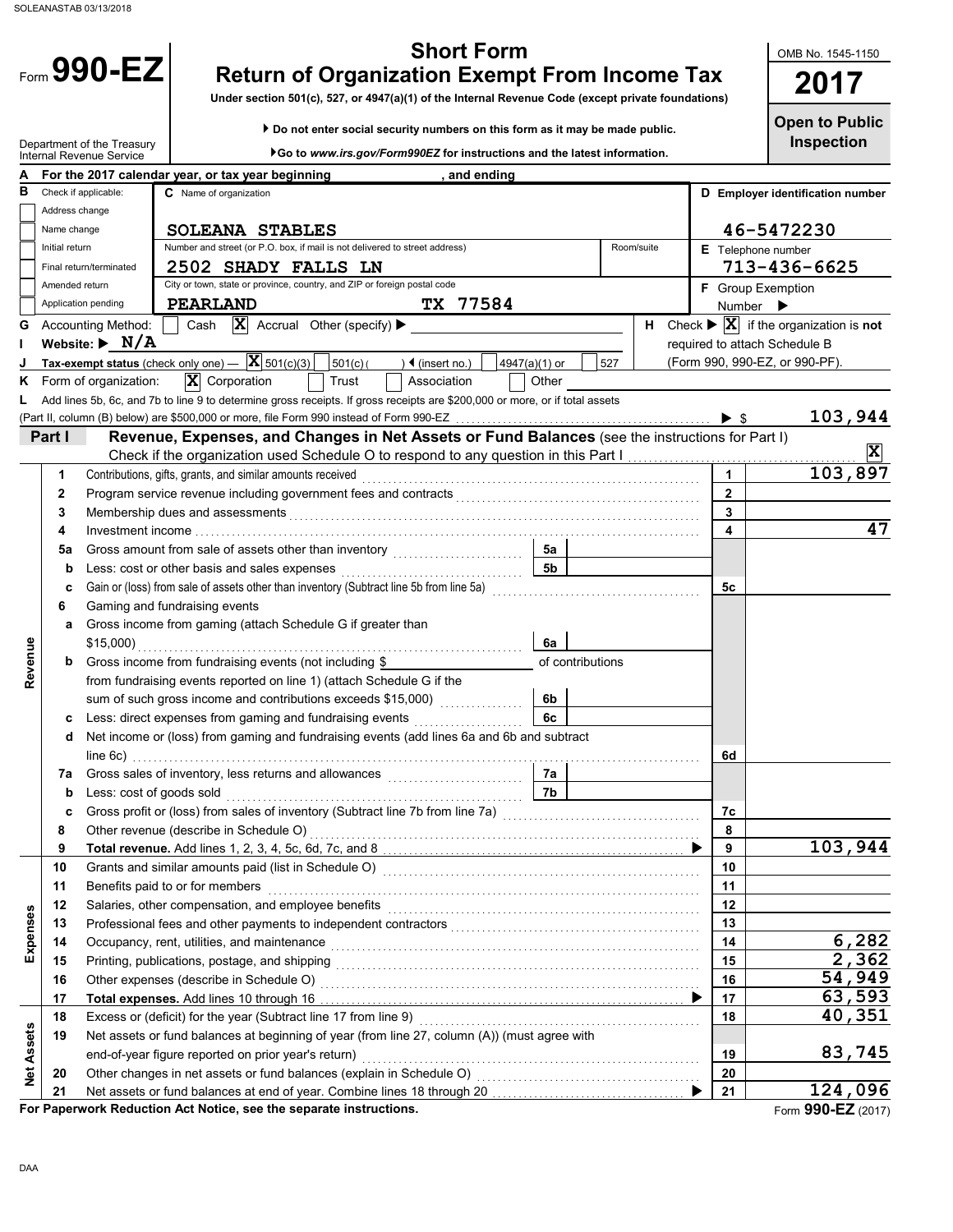| Part II                       | SOLEANA STABLES<br><b>Balance Sheets</b> (see the instructions for Part II)                                                                                                                          |                               |                                                   |   | 46-5472230                                        |           |                                                                                     |
|-------------------------------|------------------------------------------------------------------------------------------------------------------------------------------------------------------------------------------------------|-------------------------------|---------------------------------------------------|---|---------------------------------------------------|-----------|-------------------------------------------------------------------------------------|
|                               |                                                                                                                                                                                                      |                               |                                                   |   |                                                   |           | $\vert \mathbf{x} \vert$                                                            |
|                               |                                                                                                                                                                                                      |                               |                                                   |   | (A) Beginning of year                             |           | (B) End of year                                                                     |
|                               |                                                                                                                                                                                                      |                               |                                                   |   | 82,066                                            | 22        | 113,104                                                                             |
| 23 Land and buildings         |                                                                                                                                                                                                      |                               |                                                   |   | $\mathbf 0$                                       | 23        |                                                                                     |
|                               |                                                                                                                                                                                                      |                               |                                                   |   | 1,679                                             | 24        | 10,992                                                                              |
| <b>Total assets</b>           |                                                                                                                                                                                                      |                               |                                                   |   | 83,745<br>$\mathbf 0$                             | 25        | 124,096                                                                             |
|                               |                                                                                                                                                                                                      |                               |                                                   |   | 83,745                                            | 26<br>27  | 0<br>124,096                                                                        |
| Part III                      | 27 Net assets or fund balances (line 27 of column (B) must agree with line 21)<br>Statement of Program Service Accomplishments (see the instructions for Part III)                                   |                               |                                                   |   |                                                   |           |                                                                                     |
|                               | Check if the organization used Schedule O to respond to any question in this Part III                                                                                                                |                               |                                                   |   | $ \mathbf{X} $                                    |           | <b>Expenses</b>                                                                     |
|                               | What is the organization's primary exempt purpose?                                                                                                                                                   |                               |                                                   |   |                                                   |           | (Required for section                                                               |
| SEE SCHEDULE O                |                                                                                                                                                                                                      |                               |                                                   |   |                                                   |           | $501(c)(3)$ and $501(c)(4)$                                                         |
|                               | Describe the organization's program service accomplishments for each of its three largest program services,                                                                                          |                               |                                                   |   |                                                   |           | organizations; optional for                                                         |
|                               | as measured by expenses. In a clear and concise manner, describe the services provided, the number of                                                                                                |                               |                                                   |   |                                                   |           | others.)                                                                            |
|                               | persons benefited, and other relevant information for each program title.                                                                                                                            |                               |                                                   |   |                                                   |           |                                                                                     |
| SEE SCHEDULE O                |                                                                                                                                                                                                      |                               |                                                   |   |                                                   |           |                                                                                     |
|                               |                                                                                                                                                                                                      |                               |                                                   |   |                                                   |           |                                                                                     |
|                               |                                                                                                                                                                                                      |                               |                                                   |   |                                                   |           |                                                                                     |
| (Grants \$                    | ) If this amount includes foreign grants, check here                                                                                                                                                 |                               |                                                   |   |                                                   | 28a       |                                                                                     |
|                               |                                                                                                                                                                                                      |                               |                                                   |   |                                                   |           |                                                                                     |
|                               |                                                                                                                                                                                                      |                               |                                                   |   |                                                   |           |                                                                                     |
| (Grants \$                    | ) If this amount includes foreign grants, check here                                                                                                                                                 |                               |                                                   |   |                                                   | 29a       |                                                                                     |
|                               |                                                                                                                                                                                                      |                               |                                                   |   |                                                   |           |                                                                                     |
| (Grants \$                    |                                                                                                                                                                                                      |                               |                                                   |   |                                                   |           |                                                                                     |
|                               | ) If this amount includes foreign grants, check here                                                                                                                                                 |                               |                                                   |   | ▶                                                 | 30a       |                                                                                     |
| (Grants \$                    | ) If this amount includes foreign grants, check here                                                                                                                                                 |                               |                                                   |   | ▶                                                 | 31a<br>32 |                                                                                     |
| Part IV                       | 32 Total program service expenses (add lines 28a through 31a)<br>List of Officers, Directors, Trustees, and Key Employees (list each one even if not compensated - see the instructions for Part IV) |                               |                                                   |   |                                                   |           |                                                                                     |
|                               | Check if the organization used Schedule O to respond to any question in this Part IV                                                                                                                 |                               |                                                   | . |                                                   |           |                                                                                     |
|                               | (a) Name and title                                                                                                                                                                                   | (b) Average<br>hours per week | (c) Reportable<br>compensation                    |   | (d) Health benefits,<br>contributions to employee |           |                                                                                     |
|                               |                                                                                                                                                                                                      | devoted to position           | (Forms W-2/1099-MISC)<br>(if not paid, enter -0-) |   | benefit plans, and<br>deferred compensation       |           | other compensation                                                                  |
| ANDY CAMACHO                  |                                                                                                                                                                                                      |                               |                                                   |   |                                                   |           |                                                                                     |
| <b>BOARD CHAIR</b>            |                                                                                                                                                                                                      | 0.00                          |                                                   | 0 |                                                   |           | 0                                                                                   |
| SASHA L CAMACHO               |                                                                                                                                                                                                      |                               |                                                   |   |                                                   |           |                                                                                     |
| <b>TREASURER</b>              |                                                                                                                                                                                                      | 0.00                          |                                                   | 0 |                                                   |           | 0                                                                                   |
| STEPHANIE SEIDENBERGER        |                                                                                                                                                                                                      |                               |                                                   |   |                                                   |           |                                                                                     |
| <b>SECRETARY</b>              |                                                                                                                                                                                                      | 0.00                          |                                                   | 0 |                                                   |           | 0                                                                                   |
| CARLA KUAIWA<br><b>MEMBER</b> |                                                                                                                                                                                                      | 0.00                          |                                                   | 0 |                                                   |           | 0                                                                                   |
| KALEI KUAIWA                  |                                                                                                                                                                                                      |                               |                                                   |   |                                                   |           |                                                                                     |
| <b>MEMBER</b>                 |                                                                                                                                                                                                      | 0.00                          |                                                   | 0 |                                                   |           | 0                                                                                   |
| <b>AMY MYNDERSE</b>           |                                                                                                                                                                                                      |                               |                                                   |   |                                                   |           |                                                                                     |
| <b>MEMBER</b>                 |                                                                                                                                                                                                      | 0.00                          |                                                   | 0 |                                                   |           | 0                                                                                   |
| <b>CATHERIN WILTY</b>         |                                                                                                                                                                                                      |                               |                                                   |   |                                                   |           |                                                                                     |
| <b>MEMBER</b>                 |                                                                                                                                                                                                      | 0.00                          |                                                   | 0 |                                                   |           | 0                                                                                   |
| ROBERT PUFAL                  |                                                                                                                                                                                                      |                               |                                                   |   |                                                   |           |                                                                                     |
| MEMBER                        |                                                                                                                                                                                                      | 0.00                          |                                                   | 0 |                                                   |           | 0                                                                                   |
|                               |                                                                                                                                                                                                      |                               |                                                   |   |                                                   |           |                                                                                     |
|                               |                                                                                                                                                                                                      |                               |                                                   |   |                                                   |           |                                                                                     |
|                               |                                                                                                                                                                                                      |                               |                                                   |   |                                                   |           | 60,241<br>60,241<br>(e) Estimated amount of<br>0<br>0<br>0<br>0<br>0<br>0<br>0<br>0 |
|                               |                                                                                                                                                                                                      |                               |                                                   |   |                                                   |           |                                                                                     |
|                               |                                                                                                                                                                                                      |                               |                                                   |   |                                                   |           |                                                                                     |
|                               |                                                                                                                                                                                                      |                               |                                                   |   |                                                   |           |                                                                                     |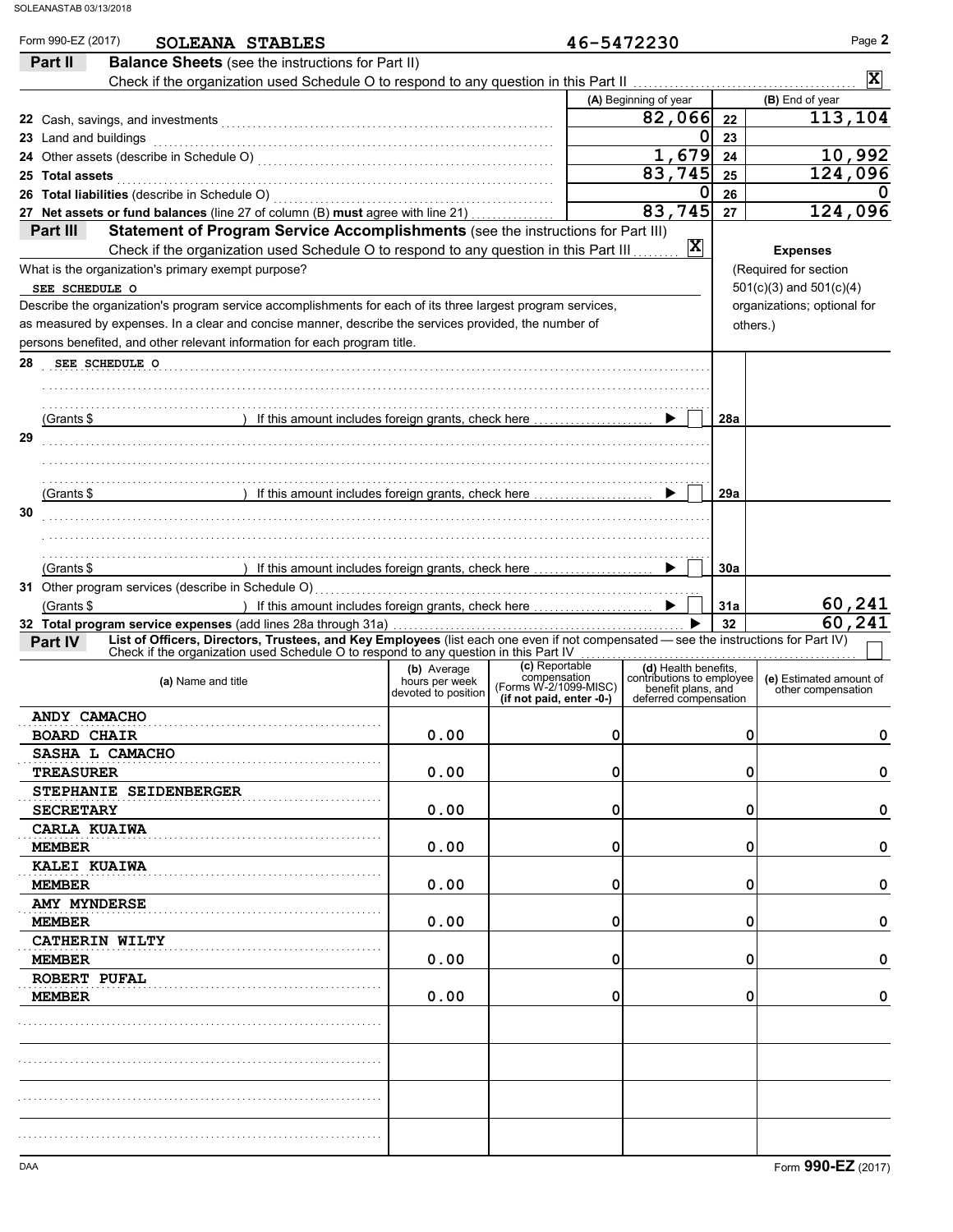|     | Form 990-EZ (2017)<br>46-5472230<br>SOLEANA STABLES<br>Other Information (Note the Schedule A and personal benefit contract statement requirements in the<br>Part V                                                                                                                                                                        |                 |     | Page 3                |
|-----|--------------------------------------------------------------------------------------------------------------------------------------------------------------------------------------------------------------------------------------------------------------------------------------------------------------------------------------------|-----------------|-----|-----------------------|
|     | instructions for Part V.) Check if the organization used Schedule O to respond to any question in this Part V                                                                                                                                                                                                                              |                 |     |                       |
|     |                                                                                                                                                                                                                                                                                                                                            |                 | Yes | No                    |
| 33  | Did the organization engage in any significant activity not previously reported to the IRS? If "Yes," provide a                                                                                                                                                                                                                            |                 |     |                       |
|     | detailed description of each activity in Schedule O                                                                                                                                                                                                                                                                                        | 33              |     | X                     |
| 34  | Were any significant changes made to the organizing or governing documents? If "Yes," attach a conformed                                                                                                                                                                                                                                   |                 |     |                       |
|     | copy of the amended documents if they reflect a change to the organization's name. Otherwise, explain the                                                                                                                                                                                                                                  |                 |     |                       |
|     | change on Schedule O (see instructions)                                                                                                                                                                                                                                                                                                    | 34              |     | X                     |
| 35а | Did the organization have unrelated business gross income of \$1,000 or more during the year from business                                                                                                                                                                                                                                 |                 |     |                       |
|     | activities (such as those reported on lines 2, 6a, and 7a, among others)?                                                                                                                                                                                                                                                                  | 35a             |     | X                     |
| b   | If "Yes," to line 35a, has the organization filed a Form 990-T for the year? If "No," provide an explanation in Schedule O                                                                                                                                                                                                                 | 35 <sub>b</sub> |     |                       |
| c   | Was the organization a section $501(c)(4)$ , $501(c)(5)$ , or $501(c)(6)$ organization subject to section 6033(e) notice,                                                                                                                                                                                                                  |                 |     |                       |
|     | reporting, and proxy tax requirements during the year? If "Yes," complete Schedule C, Part III                                                                                                                                                                                                                                             | 35c             |     | X                     |
| 36  | Did the organization undergo a liquidation, dissolution, termination, or significant disposition of net assets                                                                                                                                                                                                                             |                 |     |                       |
|     | during the year? If "Yes," complete applicable parts of Schedule N                                                                                                                                                                                                                                                                         | 36              |     | X                     |
| 37a | $\blacktriangleright$ 37a<br>Enter amount of political expenditures, direct or indirect, as described in the instructions                                                                                                                                                                                                                  |                 |     |                       |
| b   | Did the organization file Form 1120-POL for this year?                                                                                                                                                                                                                                                                                     | 37b             |     | X                     |
| 38a | Did the organization borrow from, or make any loans to, any officer, director, trustee, or key employee or were                                                                                                                                                                                                                            |                 |     |                       |
|     | any such loans made in a prior year and still outstanding at the end of the tax year covered by this return?                                                                                                                                                                                                                               | 38a             |     | X                     |
| b   | If "Yes," complete Schedule L, Part II and enter the total amount involved<br>38b                                                                                                                                                                                                                                                          |                 |     |                       |
| 39  | Section 501(c)(7) organizations. Enter:                                                                                                                                                                                                                                                                                                    |                 |     |                       |
| а   | 39a<br>Initiation fees and capital contributions included on line 9                                                                                                                                                                                                                                                                        |                 |     |                       |
| b   | 39 <sub>b</sub><br>Gross receipts, included on line 9, for public use of club facilities                                                                                                                                                                                                                                                   |                 |     |                       |
| 40a | Section 501(c)(3) organizations. Enter amount of tax imposed on the organization during the year under:                                                                                                                                                                                                                                    |                 |     |                       |
|     | section 4911 ▶<br>________________________; section 4955 ▶                                                                                                                                                                                                                                                                                 |                 |     |                       |
| b   | Section 501(c)(3), 501(c)(4), and 501(c)(29) organizations. Did the organization engage in any section 4958                                                                                                                                                                                                                                |                 |     |                       |
|     | excess benefit transaction during the year, or did it engage in an excess benefit transaction in a prior year                                                                                                                                                                                                                              |                 |     | X                     |
|     | that has not been reported on any of its prior Forms 990 or 990-EZ? If "Yes," complete Schedule L, Part I                                                                                                                                                                                                                                  | 40b             |     |                       |
| c   | Section 501(c)(3), 501(c)(4), and 501(c)(29) organizations. Enter amount of tax imposed                                                                                                                                                                                                                                                    |                 |     |                       |
|     | on organization managers or disqualified persons during the year under sections 4912,                                                                                                                                                                                                                                                      |                 |     |                       |
|     | 4955, and 4958                                                                                                                                                                                                                                                                                                                             |                 |     |                       |
|     | d Section 501(c)(3), 501(c)(4), and 501(c)(29) organizations. Enter amount of tax on line                                                                                                                                                                                                                                                  |                 |     |                       |
|     | 40c reimbursed by the organization                                                                                                                                                                                                                                                                                                         |                 |     |                       |
| е   | All organizations. At any time during the tax year, was the organization a party to a prohibited tax shelter                                                                                                                                                                                                                               |                 |     | $\mathbf x$           |
|     | transaction? If "Yes," complete Form 8886-T<br><b>NONE</b>                                                                                                                                                                                                                                                                                 | 40e             |     |                       |
| 41  | List the states with which a copy of this return is filed $\blacktriangleright$                                                                                                                                                                                                                                                            | 713-436-6625    |     |                       |
|     | 42a The organization's books are in care of CAMACHO<br>Telephone no. ▶<br>2502 SHADY FALLS LN                                                                                                                                                                                                                                              |                 |     |                       |
|     | $ZIP + 4$<br>Located at <b>PERLAND</b><br>TX                                                                                                                                                                                                                                                                                               | 77584           |     |                       |
| b   | At any time during the calendar year, did the organization have an interest in or a signature or other authority over                                                                                                                                                                                                                      |                 | Yes | No                    |
|     | a financial account in a foreign country (such as a bank account, securities account, or other financial account)?                                                                                                                                                                                                                         | 42b             |     | X                     |
|     | If "Yes," enter the name of the foreign country: ▶                                                                                                                                                                                                                                                                                         |                 |     |                       |
|     | See the instructions for exceptions and filing requirements for FinCEN Form 114, Report of Foreign Bank and                                                                                                                                                                                                                                |                 |     |                       |
|     | Financial Accounts (FBAR).                                                                                                                                                                                                                                                                                                                 |                 |     |                       |
| c   |                                                                                                                                                                                                                                                                                                                                            | 42c             |     | X                     |
|     | If "Yes," enter the name of the foreign country: ▶                                                                                                                                                                                                                                                                                         |                 |     |                       |
| 43  |                                                                                                                                                                                                                                                                                                                                            |                 |     |                       |
|     | $\blacktriangleright$<br>43                                                                                                                                                                                                                                                                                                                |                 |     |                       |
|     |                                                                                                                                                                                                                                                                                                                                            |                 |     |                       |
|     |                                                                                                                                                                                                                                                                                                                                            |                 |     |                       |
|     |                                                                                                                                                                                                                                                                                                                                            |                 | Yes |                       |
|     | Did the organization maintain any donor advised funds during the year? If "Yes," Form 990 must be                                                                                                                                                                                                                                          |                 |     |                       |
|     | completed instead of Form 990-EZ                                                                                                                                                                                                                                                                                                           | 44a             |     |                       |
| b   | Did the organization operate one or more hospital facilities during the year? If "Yes," Form 990 must be                                                                                                                                                                                                                                   |                 |     |                       |
|     |                                                                                                                                                                                                                                                                                                                                            | 44b             |     |                       |
| c   |                                                                                                                                                                                                                                                                                                                                            | 44c             |     |                       |
| d   | If "Yes" to line 44c, has the organization filed a Form 720 to report these payments? If "No," provide an<br>explanation in Schedule O with an account of the control of the control of the control of the control of the control of the control of the control of the control of the control of the control of the control of the control | 44d             |     | X<br>X<br>$\mathbf x$ |
| 44a |                                                                                                                                                                                                                                                                                                                                            |                 |     | No                    |
| 45а | Did the organization have a controlled entity within the meaning of section $512(b)(13)$ ?                                                                                                                                                                                                                                                 | 45а             |     | X                     |
| b   | Did the organization receive any payment from or engage in any transaction with a controlled entity within the<br>meaning of section 512(b)(13)? If "Yes," Form 990 and Schedule R may need to be completed instead of                                                                                                                     |                 |     |                       |

Form **990-EZ** (2017)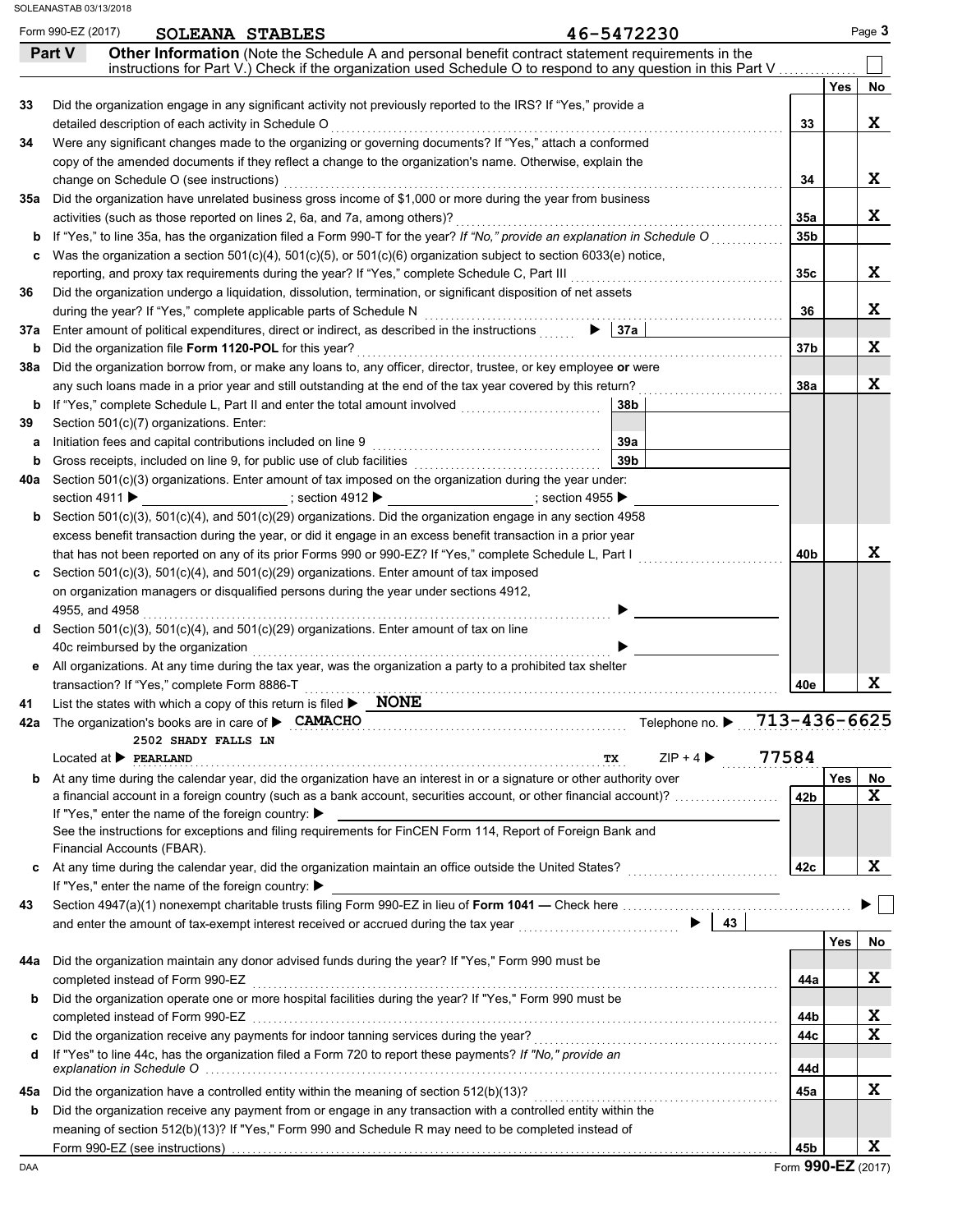|                  | Form 990-EZ (2017)<br>SOLEANA STABLES                                                                                                                                                                                                                                                                                    |                        |                                                           | 46-5472230                                                               |                                               |            | Page 4      |
|------------------|--------------------------------------------------------------------------------------------------------------------------------------------------------------------------------------------------------------------------------------------------------------------------------------------------------------------------|------------------------|-----------------------------------------------------------|--------------------------------------------------------------------------|-----------------------------------------------|------------|-------------|
|                  |                                                                                                                                                                                                                                                                                                                          |                        |                                                           |                                                                          |                                               | <b>Yes</b> | No          |
| 46               | Did the organization engage, directly or indirectly, in political campaign activities on behalf of or in opposition                                                                                                                                                                                                      |                        |                                                           |                                                                          | 46                                            |            | X           |
| Part VI          | Section 501(c)(3) organizations only                                                                                                                                                                                                                                                                                     |                        |                                                           |                                                                          |                                               |            |             |
|                  | All section $501(c)(3)$ organizations must answer questions $47-49b$ and 52, and complete the tables for lines                                                                                                                                                                                                           |                        |                                                           |                                                                          |                                               |            |             |
|                  | 50 and 51.                                                                                                                                                                                                                                                                                                               |                        |                                                           |                                                                          |                                               |            |             |
|                  |                                                                                                                                                                                                                                                                                                                          |                        |                                                           |                                                                          |                                               | <b>Yes</b> | No          |
| 47               | Did the organization engage in lobbying activities or have a section 501(h) election in effect during the tax<br>year? If "Yes," complete Schedule C, Part II                                                                                                                                                            |                        |                                                           |                                                                          | 47                                            |            | X           |
| 48               |                                                                                                                                                                                                                                                                                                                          |                        |                                                           |                                                                          | 48                                            |            | $\mathbf x$ |
| 49a              |                                                                                                                                                                                                                                                                                                                          |                        |                                                           |                                                                          | 49a                                           |            | $\mathbf x$ |
| b                | If "Yes," was the related organization a section 527 organization?                                                                                                                                                                                                                                                       |                        |                                                           |                                                                          | 49 <sub>b</sub>                               |            |             |
| 50               | Complete this table for the organization's five highest compensated employees (other than officers, directors, trustees, and key<br>employees) who each received more than \$100,000 of compensation from the organization. If there is none, enter "None."                                                              |                        |                                                           |                                                                          |                                               |            |             |
|                  |                                                                                                                                                                                                                                                                                                                          | (b) Average            | (c) Reportable                                            | (d) Health benefits,                                                     |                                               |            |             |
|                  | (a) Name and title of each employee                                                                                                                                                                                                                                                                                      | hours per week         | compensation<br>devoted to position (Forms W-2/1099-MISC) | contributions to employee<br>benefit plans, and<br>deferred compensation | (e) Estimated amount of<br>other compensation |            |             |
| <b>NONE</b>      |                                                                                                                                                                                                                                                                                                                          |                        |                                                           |                                                                          |                                               |            |             |
|                  |                                                                                                                                                                                                                                                                                                                          |                        |                                                           |                                                                          |                                               |            |             |
|                  |                                                                                                                                                                                                                                                                                                                          |                        |                                                           |                                                                          |                                               |            |             |
|                  |                                                                                                                                                                                                                                                                                                                          |                        |                                                           |                                                                          |                                               |            |             |
|                  |                                                                                                                                                                                                                                                                                                                          |                        |                                                           |                                                                          |                                               |            |             |
| f<br>51          | Total number of other employees paid over \$100,000<br>Complete this table for the organization's five highest compensated independent contractors who each received more than<br>\$100,000 of compensation from the organization. If there is none, enter "None."                                                       |                        |                                                           |                                                                          |                                               |            |             |
|                  |                                                                                                                                                                                                                                                                                                                          |                        |                                                           |                                                                          |                                               |            |             |
|                  | (a) Name and business address of each independent contractor                                                                                                                                                                                                                                                             |                        |                                                           | (b) Type of service                                                      | (c) Compensation                              |            |             |
| <b>NONE</b>      |                                                                                                                                                                                                                                                                                                                          |                        |                                                           |                                                                          |                                               |            |             |
|                  |                                                                                                                                                                                                                                                                                                                          |                        |                                                           |                                                                          |                                               |            |             |
|                  |                                                                                                                                                                                                                                                                                                                          |                        |                                                           |                                                                          |                                               |            |             |
|                  |                                                                                                                                                                                                                                                                                                                          |                        |                                                           |                                                                          |                                               |            |             |
|                  |                                                                                                                                                                                                                                                                                                                          |                        |                                                           |                                                                          |                                               |            |             |
| d                | Total number of other independent contractors each receiving over \$100,000                                                                                                                                                                                                                                              |                        |                                                           |                                                                          |                                               |            |             |
|                  | Did the organization complete Schedule A? Note: All section $501(c)(3)$ organizations must attach a<br>completed Schedule A                                                                                                                                                                                              |                        |                                                           |                                                                          | $\overline{X}$ Yes                            |            |             |
|                  | Under penalties of perjury, I declare that I have examined this return, including accompanying schedules and statements, and to the best of my knowledge and belief, it is<br>true, correct, and complete. Declaration of preparer (other than officer) is based on all information of which preparer has any knowledge. |                        |                                                           |                                                                          |                                               |            |             |
| 52               |                                                                                                                                                                                                                                                                                                                          |                        |                                                           |                                                                          |                                               |            |             |
|                  | Signature of officer<br>SASHA L CAMACHO                                                                                                                                                                                                                                                                                  |                        | <b>TREASURER</b>                                          | Date                                                                     |                                               |            |             |
|                  | Type or print name and title                                                                                                                                                                                                                                                                                             |                        |                                                           |                                                                          |                                               |            |             |
| Sign<br>Here     | Print/Type preparer's name                                                                                                                                                                                                                                                                                               | Preparer's signature   |                                                           | Date<br>Check                                                            | PTIN<br>if                                    |            | No          |
|                  | ANGIE POOLE, CPA, CGMA                                                                                                                                                                                                                                                                                                   | ANGIE POOLE, CPA, CGMA |                                                           | 03/13/18                                                                 | self-employed                                 | P00569255  |             |
| Paid<br>Preparer | KIBBE & POOLE,<br>Firm's name ▶                                                                                                                                                                                                                                                                                          | P.C.                   |                                                           | Firm's EIN ▶                                                             | 46-1269926                                    |            |             |
| <b>Use Only</b>  | 1480 E HIGHWAY<br>6<br>Firm's address ▶<br>77511-2572<br>TX<br>ALVIN,                                                                                                                                                                                                                                                    |                        |                                                           | Phone no.                                                                | 281-331-7457                                  |            |             |

Form **990-EZ** (2017)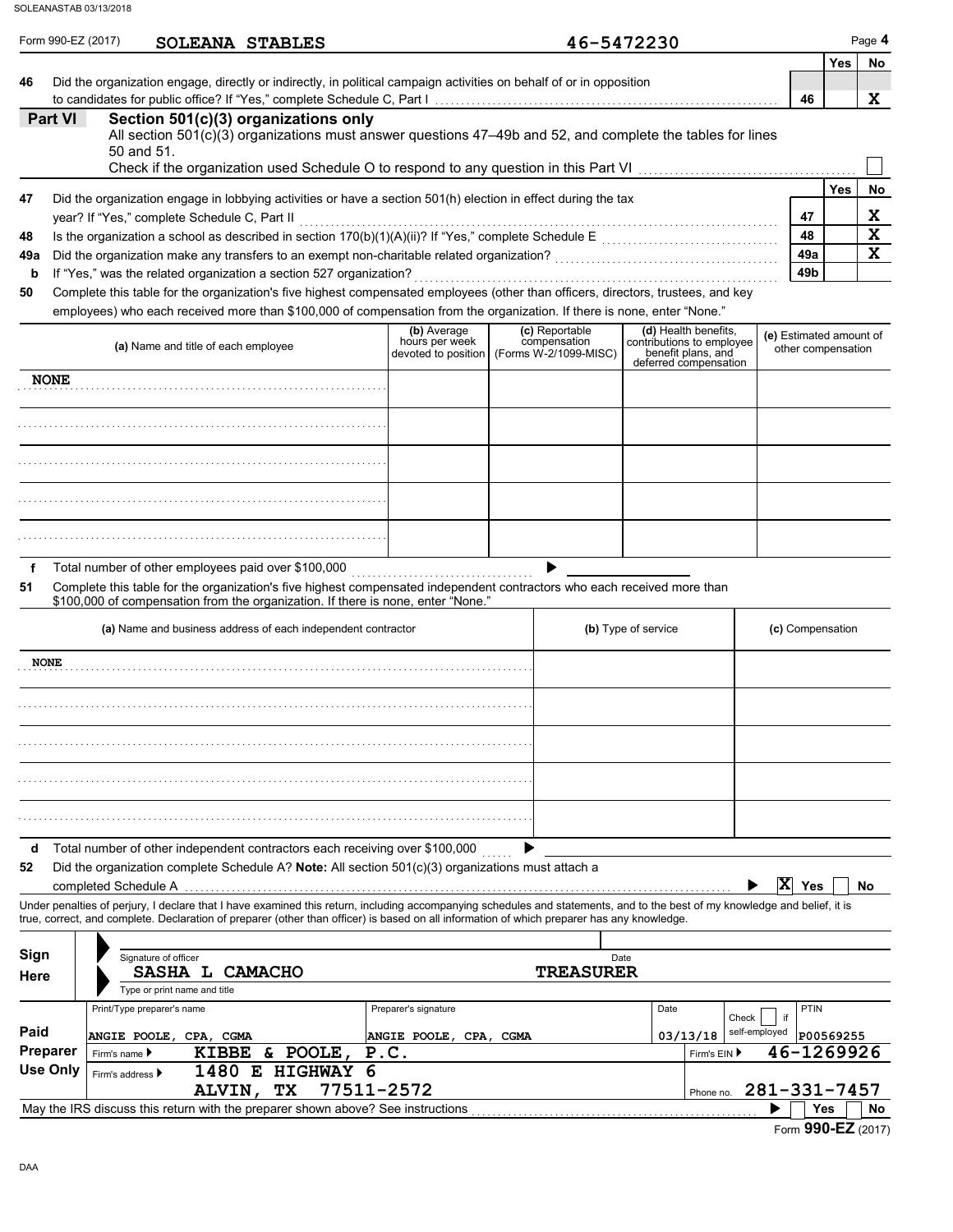## **SCHEDULE A Public Charity Status and Public Support**

**Complete if the organization is a section 501(c)(3) organization or a section 4947(a)(1) nonexempt charitable trust. (Form 990 or 990-EZ)**

 **Attach to Form 990 or Form 990-EZ.**

OMB No. 1545-0047 **2017**

| Open to Public |  |  |
|----------------|--|--|
|                |  |  |

|                                           |                  | Department of the Treasury            |                                                                                                             | ▶ Attach to Form 990 or Form 990-EZ.                                                                                                                                                                                                                                                                                                                                                                                                                                                                                                                                                                                                                                                                                                                                                                                                                                                                                                                                                                                                                                                                                                                                                                                                                                                                                                                                                                                                                                                                            |     |                                                                   |                                                         | <b>Open to Public</b>                                 |
|-------------------------------------------|------------------|---------------------------------------|-------------------------------------------------------------------------------------------------------------|-----------------------------------------------------------------------------------------------------------------------------------------------------------------------------------------------------------------------------------------------------------------------------------------------------------------------------------------------------------------------------------------------------------------------------------------------------------------------------------------------------------------------------------------------------------------------------------------------------------------------------------------------------------------------------------------------------------------------------------------------------------------------------------------------------------------------------------------------------------------------------------------------------------------------------------------------------------------------------------------------------------------------------------------------------------------------------------------------------------------------------------------------------------------------------------------------------------------------------------------------------------------------------------------------------------------------------------------------------------------------------------------------------------------------------------------------------------------------------------------------------------------|-----|-------------------------------------------------------------------|---------------------------------------------------------|-------------------------------------------------------|
|                                           |                  | Internal Revenue Service              |                                                                                                             | Go to www.irs.gov/Form990 for instructions and the latest information.                                                                                                                                                                                                                                                                                                                                                                                                                                                                                                                                                                                                                                                                                                                                                                                                                                                                                                                                                                                                                                                                                                                                                                                                                                                                                                                                                                                                                                          |     |                                                                   |                                                         | Inspection                                            |
|                                           |                  | Name of the organization              | <b>SOLEANA STABLES</b>                                                                                      |                                                                                                                                                                                                                                                                                                                                                                                                                                                                                                                                                                                                                                                                                                                                                                                                                                                                                                                                                                                                                                                                                                                                                                                                                                                                                                                                                                                                                                                                                                                 |     |                                                                   | 46-5472230                                              | <b>Employer identification number</b>                 |
|                                           | Part I           |                                       |                                                                                                             | Reason for Public Charity Status (All organizations must complete this part.) See instructions.                                                                                                                                                                                                                                                                                                                                                                                                                                                                                                                                                                                                                                                                                                                                                                                                                                                                                                                                                                                                                                                                                                                                                                                                                                                                                                                                                                                                                 |     |                                                                   |                                                         |                                                       |
| 1<br>2<br>3<br>4<br>5<br>6<br>7<br>8<br>9 |                  | city, and state:                      | section 170(b)(1)(A)(iv). (Complete Part II.)<br>described in section 170(b)(1)(A)(vi). (Complete Part II.) | The organization is not a private foundation because it is: (For lines 1 through 12, check only one box.)<br>A church, convention of churches, or association of churches described in section 170(b)(1)(A)(i).<br>A school described in section 170(b)(1)(A)(ii). (Attach Schedule E (Form 990 or 990-EZ).)<br>A hospital or a cooperative hospital service organization described in section 170(b)(1)(A)(iii).<br>A medical research organization operated in conjunction with a hospital described in section 170(b)(1)(A)(iii). Enter the hospital's name,<br>An organization operated for the benefit of a college or university owned or operated by a governmental unit described in<br>A federal, state, or local government or governmental unit described in section 170(b)(1)(A)(v).<br>An organization that normally receives a substantial part of its support from a governmental unit or from the general public<br>A community trust described in section 170(b)(1)(A)(vi). (Complete Part II.)<br>An agricultural research organization described in section 170(b)(1)(A)(ix) operated in conjunction with a land-grant college                                                                                                                                                                                                                                                                                                                                                               |     |                                                                   |                                                         |                                                       |
| 10<br>11<br>12                            | $ \mathbf{x} $   | university:                           |                                                                                                             | or university or a non-land grant college of agriculture (see instructions). Enter the name, city, and state of the college or<br>An organization that normally receives: (1) more than 33 1/3% of its support from contributions, membership fees, and gross<br>receipts from activities related to its exempt functions—subject to certain exceptions, and (2) no more than 33 1/3% of its<br>support from gross investment income and unrelated business taxable income (less section 511 tax) from businesses<br>acquired by the organization after June 30, 1975. See section 509(a)(2). (Complete Part III.)<br>An organization organized and operated exclusively to test for public safety. See section 509(a)(4).<br>An organization organized and operated exclusively for the benefit of, to perform the functions of, or to carry out the purposes                                                                                                                                                                                                                                                                                                                                                                                                                                                                                                                                                                                                                                                  |     |                                                                   |                                                         |                                                       |
|                                           | а<br>b<br>с<br>d |                                       |                                                                                                             | of one or more publicly supported organizations described in section 509(a)(1) or section 509(a)(2). See section 509(a)(3).<br>Check the box in lines 12a through 12d that describes the type of supporting organization and complete lines 12e, 12f, and 12g.<br>Type I. A supporting organization operated, supervised, or controlled by its supported organization(s), typically by giving<br>the supported organization(s) the power to regularly appoint or elect a majority of the directors or trustees of the<br>supporting organization. You must complete Part IV, Sections A and B.<br>Type II. A supporting organization supervised or controlled in connection with its supported organization(s), by having<br>control or management of the supporting organization vested in the same persons that control or manage the supported<br>organization(s). You must complete Part IV, Sections A and C.<br>Type III functionally integrated. A supporting organization operated in connection with, and functionally integrated with,<br>its supported organization(s) (see instructions). You must complete Part IV, Sections A, D, and E.<br>Type III non-functionally integrated. A supporting organization operated in connection with its supported organization(s)<br>that is not functionally integrated. The organization generally must satisfy a distribution requirement and an attentiveness<br>requirement (see instructions). You must complete Part IV, Sections A and D, and Part V. |     |                                                                   |                                                         |                                                       |
|                                           | е<br>f           |                                       | Enter the number of supported organizations                                                                 | Check this box if the organization received a written determination from the IRS that it is a Type I, Type II, Type III<br>functionally integrated, or Type III non-functionally integrated supporting organization.                                                                                                                                                                                                                                                                                                                                                                                                                                                                                                                                                                                                                                                                                                                                                                                                                                                                                                                                                                                                                                                                                                                                                                                                                                                                                            |     |                                                                   |                                                         |                                                       |
|                                           | g                | (i) Name of supported<br>organization | (ii) EIN                                                                                                    | Provide the following information about the supported organization(s).<br>(iii) Type of organization<br>(described on lines 1-10<br>above (see instructions))                                                                                                                                                                                                                                                                                                                                                                                                                                                                                                                                                                                                                                                                                                                                                                                                                                                                                                                                                                                                                                                                                                                                                                                                                                                                                                                                                   |     | (iv) Is the organization<br>listed in your governing<br>document? | (v) Amount of monetary<br>support (see<br>instructions) | (vi) Amount of<br>other support (see<br>instructions) |
| (A)                                       |                  |                                       |                                                                                                             |                                                                                                                                                                                                                                                                                                                                                                                                                                                                                                                                                                                                                                                                                                                                                                                                                                                                                                                                                                                                                                                                                                                                                                                                                                                                                                                                                                                                                                                                                                                 | Yes | No                                                                |                                                         |                                                       |
| (B)                                       |                  |                                       |                                                                                                             |                                                                                                                                                                                                                                                                                                                                                                                                                                                                                                                                                                                                                                                                                                                                                                                                                                                                                                                                                                                                                                                                                                                                                                                                                                                                                                                                                                                                                                                                                                                 |     |                                                                   |                                                         |                                                       |
| (C)                                       |                  |                                       |                                                                                                             |                                                                                                                                                                                                                                                                                                                                                                                                                                                                                                                                                                                                                                                                                                                                                                                                                                                                                                                                                                                                                                                                                                                                                                                                                                                                                                                                                                                                                                                                                                                 |     |                                                                   |                                                         |                                                       |
| (D)                                       |                  |                                       |                                                                                                             |                                                                                                                                                                                                                                                                                                                                                                                                                                                                                                                                                                                                                                                                                                                                                                                                                                                                                                                                                                                                                                                                                                                                                                                                                                                                                                                                                                                                                                                                                                                 |     |                                                                   |                                                         |                                                       |
| (E)                                       |                  |                                       |                                                                                                             |                                                                                                                                                                                                                                                                                                                                                                                                                                                                                                                                                                                                                                                                                                                                                                                                                                                                                                                                                                                                                                                                                                                                                                                                                                                                                                                                                                                                                                                                                                                 |     |                                                                   |                                                         |                                                       |
|                                           |                  |                                       |                                                                                                             |                                                                                                                                                                                                                                                                                                                                                                                                                                                                                                                                                                                                                                                                                                                                                                                                                                                                                                                                                                                                                                                                                                                                                                                                                                                                                                                                                                                                                                                                                                                 |     |                                                                   |                                                         |                                                       |

**For Paperwork Reduction Act Notice, see the Instructions for Form 990 or 990-EZ.**

**Schedule A (Form 990 or 990-EZ) 2017**

**Total**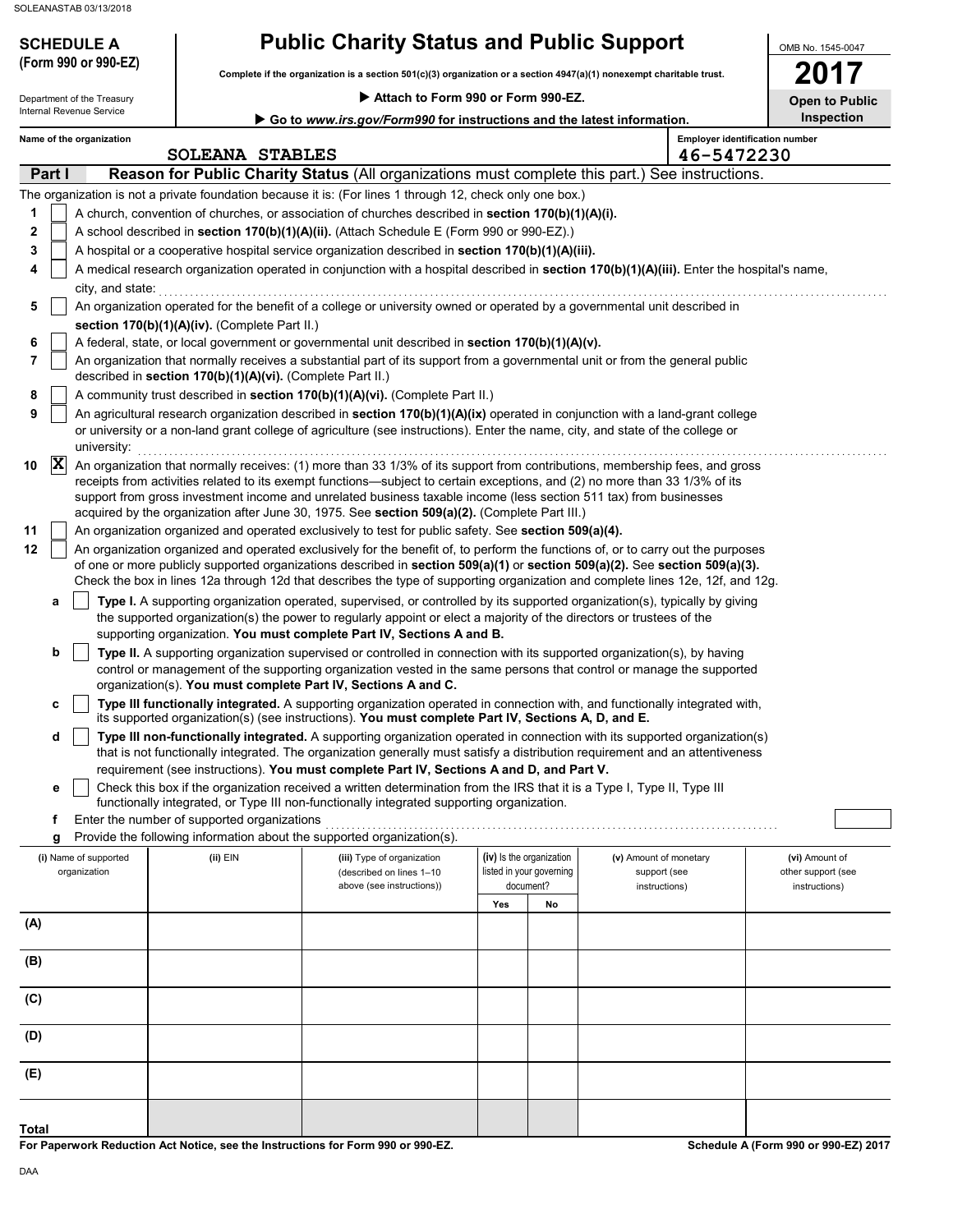|        | Schedule A (Form 990 or 990-EZ) 2017                                                                                                                                                                               | <b>SOLEANA STABLES</b> |          |            |            | 46-5472230 | Page 2    |
|--------|--------------------------------------------------------------------------------------------------------------------------------------------------------------------------------------------------------------------|------------------------|----------|------------|------------|------------|-----------|
|        | Support Schedule for Organizations Described in Sections 170(b)(1)(A)(iv) and 170(b)(1)(A)(vi)<br>Part II                                                                                                          |                        |          |            |            |            |           |
|        | (Complete only if you checked the box on line 5, 7, or 8 of Part I or if the organization failed to qualify under                                                                                                  |                        |          |            |            |            |           |
|        | Part III. If the organization fails to qualify under the tests listed below, please complete Part III.)                                                                                                            |                        |          |            |            |            |           |
|        | <b>Section A. Public Support</b>                                                                                                                                                                                   |                        |          |            |            |            |           |
|        | Calendar year (or fiscal year beginning in)<br>▶                                                                                                                                                                   | (a) 2013               | (b) 2014 | $(c)$ 2015 | $(d)$ 2016 | (e) 2017   | (f) Total |
| 1      | Gifts, grants, contributions, and<br>membership fees received. (Do not<br>include any "unusual grants.")                                                                                                           |                        |          |            |            |            |           |
| 2      | Tax revenues levied for the<br>organization's benefit and either paid<br>to or expended on its behalf<br><u> 1999 - Jan Barat, p</u>                                                                               |                        |          |            |            |            |           |
| 3      | The value of services or facilities<br>furnished by a governmental unit to the<br>organization without charge<br>a martin de la calendaria.<br>Notas de la calendaria                                              |                        |          |            |            |            |           |
| 4      | Total. Add lines 1 through 3                                                                                                                                                                                       |                        |          |            |            |            |           |
| 5      | The portion of total contributions by<br>each person (other than a<br>governmental unit or publicly<br>supported organization) included on<br>line 1 that exceeds 2% of the amount<br>shown on line 11, column (f) |                        |          |            |            |            |           |
| 6      | Public support. Subtract line 5 from line 4.                                                                                                                                                                       |                        |          |            |            |            |           |
|        | <b>Section B. Total Support</b>                                                                                                                                                                                    |                        |          |            |            |            |           |
|        | Calendar year (or fiscal year beginning in)<br>▶                                                                                                                                                                   | (a) 2013               | (b) 2014 | $(c)$ 2015 | $(d)$ 2016 | (e) $2017$ | (f) Total |
| 7<br>8 | Amounts from line 4<br>Gross income from interest, dividends,<br>payments received on securities loans,<br>rents, royalties, and income from                                                                       |                        |          |            |            |            |           |
| 9      | Net income from unrelated business<br>activities, whether or not the business<br>is regularly carried on                                                                                                           |                        |          |            |            |            |           |
| 10     | Other income. Do not include gain or<br>loss from the sale of capital assets<br>(Explain in Part VI.)                                                                                                              |                        |          |            |            |            |           |
| 11     | Total support. Add lines 7 through 10                                                                                                                                                                              |                        |          |            |            |            |           |
| 12     | Gross receipts from related activities, etc. (see instructions)                                                                                                                                                    |                        |          |            |            | 12         |           |
| 13     | First five years. If the Form 990 is for the organization's first, second, third, fourth, or fifth tax year as a section 501(c)(3)                                                                                 |                        |          |            |            |            |           |
|        | organization, check this box and stop here<br><b>Section C. Computation of Public Support Percentage</b>                                                                                                           |                        |          |            |            |            |           |
|        |                                                                                                                                                                                                                    |                        |          |            |            |            |           |
| 14     | Public support percentage for 2017 (line 6, column (f) divided by line 11, column (f)) [[[[[[[[[[[[[[[[[[[[[[                                                                                                      |                        |          |            |            | 14<br>15   | %<br>%    |
| 15     | Public support percentage from 2016 Schedule A, Part II, line 14                                                                                                                                                   |                        |          |            |            |            |           |
| 16a    | 33 1/3% support test-2017. If the organization did not check the box on line 13, and line 14 is 33 1/3% or more, check this<br>box and stop here. The organization qualifies as a publicly supported organization  |                        |          |            |            |            |           |
| b      | 33 1/3% support test-2016. If the organization did not check a box on line 13 or 16a, and line 15 is 33 1/3% or more, check                                                                                        |                        |          |            |            |            |           |
|        | this box and stop here. The organization qualifies as a publicly supported organization                                                                                                                            |                        |          |            |            |            |           |
| 17a    | 10%-facts-and-circumstances test-2017. If the organization did not check a box on line 13, 16a, or 16b, and line 14 is                                                                                             |                        |          |            |            |            |           |
|        | 10% or more, and if the organization meets the "facts-and-circumstances" test, check this box and stop here. Explain in                                                                                            |                        |          |            |            |            |           |
|        | Part VI how the organization meets the "facts-and-circumstances" test. The organization qualifies as a publicly supported                                                                                          |                        |          |            |            |            |           |
|        | organization                                                                                                                                                                                                       |                        |          |            |            |            |           |
| b      | 10%-facts-and-circumstances test-2016. If the organization did not check a box on line 13, 16a, 16b, or 17a, and line                                                                                              |                        |          |            |            |            |           |
|        | 15 is 10% or more, and if the organization meets the "facts-and-circumstances" test, check this box and stop here.                                                                                                 |                        |          |            |            |            |           |
|        | Explain in Part VI how the organization meets the "facts-and-circumstances" test. The organization qualifies as a publicly                                                                                         |                        |          |            |            |            |           |
|        | supported organization                                                                                                                                                                                             |                        |          |            |            |            |           |
| 18     | Private foundation. If the organization did not check a box on line 13, 16a, 16b, 17a, or 17b, check this box and see                                                                                              |                        |          |            |            |            |           |
|        | instructions                                                                                                                                                                                                       |                        |          |            |            |            |           |
|        |                                                                                                                                                                                                                    |                        |          |            |            |            |           |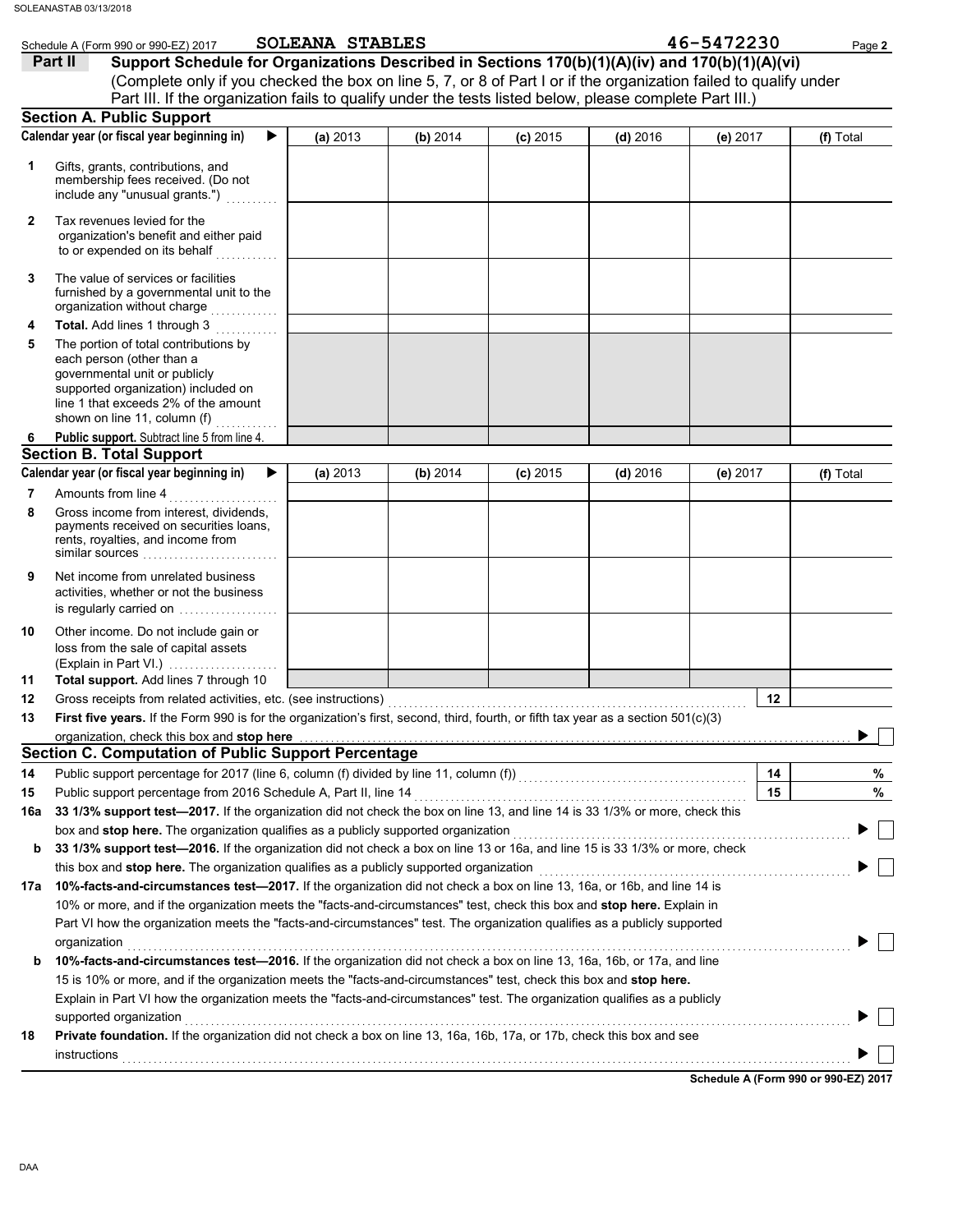| Support Schedule for Organizations Described in Section 509(a)(2)<br>Part III<br>(Complete only if you checked the box on line 10 of Part I or if the organization failed to qualify under Part II.<br>If the organization fails to qualify under the tests listed below, please complete Part II.)<br><b>Section A. Public Support</b><br>Calendar year (or fiscal year beginning in)<br>▶<br>(a) 2013<br>(b) 2014<br>$(c)$ 2015<br>(f) Total<br>$(d)$ 2016<br>(e) 2017<br>Gifts, grants, contributions, and membership<br>1<br>fees received. (Do not include any "unusual grants.")<br>13,734<br>53,797<br>65,194<br>101,550<br>234,275<br>Gross receipts from admissions, merchandise<br>$\mathbf{2}$<br>sold or services performed, or facilities<br>furnished in any activity that is related to the<br>250<br>490<br>1,827<br>organization's tax-exempt purpose manuscription<br>Gross receipts from activities that are not an<br>3<br>unrelated trade or business under section 513<br>Tax revenues levied for the<br>4<br>organization's benefit and either paid<br>to or expended on its behalf<br>The value of services or facilities<br>5<br>furnished by a governmental unit to the<br>organization without charge<br>Total. Add lines 1 through 5<br>13,734<br>54,047<br>65,684<br>103,377<br>6<br>Amounts included on lines 1, 2, and 3<br>7a<br>received from disqualified persons<br>Amounts included on lines 2 and 3<br>b<br>received from other than disqualified<br>persons that exceed the greater of \$5,000<br>or 1% of the amount on line 13 for the year<br>Add lines 7a and 7b<br>c<br>Public support. (Subtract line 7c from<br>8<br>line $6.$ )<br><b>Section B. Total Support</b><br>Calendar year (or fiscal year beginning in)<br>(a) 2013<br>(b) 2014<br>$(c)$ 2015<br>$(d)$ 2016<br>(e) 2017<br>(f) Total<br>Amounts from line 6<br>9<br>13,734<br>54,047<br>103,377<br>65,684<br>Gross income from interest, dividends,<br>payments received on securities loans, rents,<br>royalties, and income from similar sources<br>Unrelated business taxable income (less<br>b<br>section 511 taxes) from businesses<br>acquired after June 30, 1975<br>Add lines 10a and 10b $\ldots$ , $\ldots$<br>c<br>Net income from unrelated business<br>activities not included in line 10b, whether<br>or not the business is regularly carried on<br>Other income. Do not include gain or<br>loss from the sale of capital assets<br>(Explain in Part VI.)<br>Total support. (Add lines 9, 10c, 11,<br>13,734<br>54,047<br>65,684<br>103,377<br>First five years. If the Form 990 is for the organization's first, second, third, fourth, or fifth tax year as a section 501(c)(3)<br>organization, check this box and stop here<br>▶<br><b>Section C. Computation of Public Support Percentage</b><br>Public support percentage for 2017 (line 8, column (f) divided by line 13, column (f))<br>[[[[Column (f)]<br>15<br>15<br>16<br>16<br>Section D. Computation of Investment Income Percentage<br>Investment income percentage for 2017 (line 10c, column (f) divided by line 13, column (f)) [[[[[[[[[[[[[[[[[<br>17<br>Investment income percentage from 2016 Schedule A, Part III, line 17<br>18<br>18<br>33 1/3% support tests—2017. If the organization did not check the box on line 14, and line 15 is more than 33 1/3%, and line<br>33 1/3% support tests—2016. If the organization did not check a box on line 14 or line 19a, and line 16 is more than 33 1/3%, and<br>b<br>20 |     | Schedule A (Form 990 or 990-EZ) 2017 | SOLEANA STABLES |  | 46-5472230 | Page 3       |
|---------------------------------------------------------------------------------------------------------------------------------------------------------------------------------------------------------------------------------------------------------------------------------------------------------------------------------------------------------------------------------------------------------------------------------------------------------------------------------------------------------------------------------------------------------------------------------------------------------------------------------------------------------------------------------------------------------------------------------------------------------------------------------------------------------------------------------------------------------------------------------------------------------------------------------------------------------------------------------------------------------------------------------------------------------------------------------------------------------------------------------------------------------------------------------------------------------------------------------------------------------------------------------------------------------------------------------------------------------------------------------------------------------------------------------------------------------------------------------------------------------------------------------------------------------------------------------------------------------------------------------------------------------------------------------------------------------------------------------------------------------------------------------------------------------------------------------------------------------------------------------------------------------------------------------------------------------------------------------------------------------------------------------------------------------------------------------------------------------------------------------------------------------------------------------------------------------------------------------------------------------------------------------------------------------------------------------------------------------------------------------------------------------------------------------------------------------------------------------------------------------------------------------------------------------------------------------------------------------------------------------------------------------------------------------------------------------------------------------------------------------------------------------------------------------------------------------------------------------------------------------------------------------------------------------------------------------------------------------------------------------------------------------------------------------------------------------------------------------------------------------------------------------------------------------------------------------------------------------------------------------------------------------------------------------------------------------------------------------------------------------------------------------------------------------------------------------------------------------------------------------------------|-----|--------------------------------------|-----------------|--|------------|--------------|
|                                                                                                                                                                                                                                                                                                                                                                                                                                                                                                                                                                                                                                                                                                                                                                                                                                                                                                                                                                                                                                                                                                                                                                                                                                                                                                                                                                                                                                                                                                                                                                                                                                                                                                                                                                                                                                                                                                                                                                                                                                                                                                                                                                                                                                                                                                                                                                                                                                                                                                                                                                                                                                                                                                                                                                                                                                                                                                                                                                                                                                                                                                                                                                                                                                                                                                                                                                                                                                                                                                                     |     |                                      |                 |  |            |              |
|                                                                                                                                                                                                                                                                                                                                                                                                                                                                                                                                                                                                                                                                                                                                                                                                                                                                                                                                                                                                                                                                                                                                                                                                                                                                                                                                                                                                                                                                                                                                                                                                                                                                                                                                                                                                                                                                                                                                                                                                                                                                                                                                                                                                                                                                                                                                                                                                                                                                                                                                                                                                                                                                                                                                                                                                                                                                                                                                                                                                                                                                                                                                                                                                                                                                                                                                                                                                                                                                                                                     |     |                                      |                 |  |            |              |
|                                                                                                                                                                                                                                                                                                                                                                                                                                                                                                                                                                                                                                                                                                                                                                                                                                                                                                                                                                                                                                                                                                                                                                                                                                                                                                                                                                                                                                                                                                                                                                                                                                                                                                                                                                                                                                                                                                                                                                                                                                                                                                                                                                                                                                                                                                                                                                                                                                                                                                                                                                                                                                                                                                                                                                                                                                                                                                                                                                                                                                                                                                                                                                                                                                                                                                                                                                                                                                                                                                                     |     |                                      |                 |  |            |              |
|                                                                                                                                                                                                                                                                                                                                                                                                                                                                                                                                                                                                                                                                                                                                                                                                                                                                                                                                                                                                                                                                                                                                                                                                                                                                                                                                                                                                                                                                                                                                                                                                                                                                                                                                                                                                                                                                                                                                                                                                                                                                                                                                                                                                                                                                                                                                                                                                                                                                                                                                                                                                                                                                                                                                                                                                                                                                                                                                                                                                                                                                                                                                                                                                                                                                                                                                                                                                                                                                                                                     |     |                                      |                 |  |            |              |
|                                                                                                                                                                                                                                                                                                                                                                                                                                                                                                                                                                                                                                                                                                                                                                                                                                                                                                                                                                                                                                                                                                                                                                                                                                                                                                                                                                                                                                                                                                                                                                                                                                                                                                                                                                                                                                                                                                                                                                                                                                                                                                                                                                                                                                                                                                                                                                                                                                                                                                                                                                                                                                                                                                                                                                                                                                                                                                                                                                                                                                                                                                                                                                                                                                                                                                                                                                                                                                                                                                                     |     |                                      |                 |  |            |              |
|                                                                                                                                                                                                                                                                                                                                                                                                                                                                                                                                                                                                                                                                                                                                                                                                                                                                                                                                                                                                                                                                                                                                                                                                                                                                                                                                                                                                                                                                                                                                                                                                                                                                                                                                                                                                                                                                                                                                                                                                                                                                                                                                                                                                                                                                                                                                                                                                                                                                                                                                                                                                                                                                                                                                                                                                                                                                                                                                                                                                                                                                                                                                                                                                                                                                                                                                                                                                                                                                                                                     |     |                                      |                 |  |            |              |
|                                                                                                                                                                                                                                                                                                                                                                                                                                                                                                                                                                                                                                                                                                                                                                                                                                                                                                                                                                                                                                                                                                                                                                                                                                                                                                                                                                                                                                                                                                                                                                                                                                                                                                                                                                                                                                                                                                                                                                                                                                                                                                                                                                                                                                                                                                                                                                                                                                                                                                                                                                                                                                                                                                                                                                                                                                                                                                                                                                                                                                                                                                                                                                                                                                                                                                                                                                                                                                                                                                                     |     |                                      |                 |  |            |              |
|                                                                                                                                                                                                                                                                                                                                                                                                                                                                                                                                                                                                                                                                                                                                                                                                                                                                                                                                                                                                                                                                                                                                                                                                                                                                                                                                                                                                                                                                                                                                                                                                                                                                                                                                                                                                                                                                                                                                                                                                                                                                                                                                                                                                                                                                                                                                                                                                                                                                                                                                                                                                                                                                                                                                                                                                                                                                                                                                                                                                                                                                                                                                                                                                                                                                                                                                                                                                                                                                                                                     |     |                                      |                 |  |            | 2,567        |
|                                                                                                                                                                                                                                                                                                                                                                                                                                                                                                                                                                                                                                                                                                                                                                                                                                                                                                                                                                                                                                                                                                                                                                                                                                                                                                                                                                                                                                                                                                                                                                                                                                                                                                                                                                                                                                                                                                                                                                                                                                                                                                                                                                                                                                                                                                                                                                                                                                                                                                                                                                                                                                                                                                                                                                                                                                                                                                                                                                                                                                                                                                                                                                                                                                                                                                                                                                                                                                                                                                                     |     |                                      |                 |  |            |              |
|                                                                                                                                                                                                                                                                                                                                                                                                                                                                                                                                                                                                                                                                                                                                                                                                                                                                                                                                                                                                                                                                                                                                                                                                                                                                                                                                                                                                                                                                                                                                                                                                                                                                                                                                                                                                                                                                                                                                                                                                                                                                                                                                                                                                                                                                                                                                                                                                                                                                                                                                                                                                                                                                                                                                                                                                                                                                                                                                                                                                                                                                                                                                                                                                                                                                                                                                                                                                                                                                                                                     |     |                                      |                 |  |            |              |
|                                                                                                                                                                                                                                                                                                                                                                                                                                                                                                                                                                                                                                                                                                                                                                                                                                                                                                                                                                                                                                                                                                                                                                                                                                                                                                                                                                                                                                                                                                                                                                                                                                                                                                                                                                                                                                                                                                                                                                                                                                                                                                                                                                                                                                                                                                                                                                                                                                                                                                                                                                                                                                                                                                                                                                                                                                                                                                                                                                                                                                                                                                                                                                                                                                                                                                                                                                                                                                                                                                                     |     |                                      |                 |  |            |              |
|                                                                                                                                                                                                                                                                                                                                                                                                                                                                                                                                                                                                                                                                                                                                                                                                                                                                                                                                                                                                                                                                                                                                                                                                                                                                                                                                                                                                                                                                                                                                                                                                                                                                                                                                                                                                                                                                                                                                                                                                                                                                                                                                                                                                                                                                                                                                                                                                                                                                                                                                                                                                                                                                                                                                                                                                                                                                                                                                                                                                                                                                                                                                                                                                                                                                                                                                                                                                                                                                                                                     |     |                                      |                 |  |            | 236,842      |
|                                                                                                                                                                                                                                                                                                                                                                                                                                                                                                                                                                                                                                                                                                                                                                                                                                                                                                                                                                                                                                                                                                                                                                                                                                                                                                                                                                                                                                                                                                                                                                                                                                                                                                                                                                                                                                                                                                                                                                                                                                                                                                                                                                                                                                                                                                                                                                                                                                                                                                                                                                                                                                                                                                                                                                                                                                                                                                                                                                                                                                                                                                                                                                                                                                                                                                                                                                                                                                                                                                                     |     |                                      |                 |  |            |              |
|                                                                                                                                                                                                                                                                                                                                                                                                                                                                                                                                                                                                                                                                                                                                                                                                                                                                                                                                                                                                                                                                                                                                                                                                                                                                                                                                                                                                                                                                                                                                                                                                                                                                                                                                                                                                                                                                                                                                                                                                                                                                                                                                                                                                                                                                                                                                                                                                                                                                                                                                                                                                                                                                                                                                                                                                                                                                                                                                                                                                                                                                                                                                                                                                                                                                                                                                                                                                                                                                                                                     |     |                                      |                 |  |            |              |
|                                                                                                                                                                                                                                                                                                                                                                                                                                                                                                                                                                                                                                                                                                                                                                                                                                                                                                                                                                                                                                                                                                                                                                                                                                                                                                                                                                                                                                                                                                                                                                                                                                                                                                                                                                                                                                                                                                                                                                                                                                                                                                                                                                                                                                                                                                                                                                                                                                                                                                                                                                                                                                                                                                                                                                                                                                                                                                                                                                                                                                                                                                                                                                                                                                                                                                                                                                                                                                                                                                                     |     |                                      |                 |  |            |              |
|                                                                                                                                                                                                                                                                                                                                                                                                                                                                                                                                                                                                                                                                                                                                                                                                                                                                                                                                                                                                                                                                                                                                                                                                                                                                                                                                                                                                                                                                                                                                                                                                                                                                                                                                                                                                                                                                                                                                                                                                                                                                                                                                                                                                                                                                                                                                                                                                                                                                                                                                                                                                                                                                                                                                                                                                                                                                                                                                                                                                                                                                                                                                                                                                                                                                                                                                                                                                                                                                                                                     |     |                                      |                 |  |            | 236,842      |
|                                                                                                                                                                                                                                                                                                                                                                                                                                                                                                                                                                                                                                                                                                                                                                                                                                                                                                                                                                                                                                                                                                                                                                                                                                                                                                                                                                                                                                                                                                                                                                                                                                                                                                                                                                                                                                                                                                                                                                                                                                                                                                                                                                                                                                                                                                                                                                                                                                                                                                                                                                                                                                                                                                                                                                                                                                                                                                                                                                                                                                                                                                                                                                                                                                                                                                                                                                                                                                                                                                                     |     |                                      |                 |  |            |              |
|                                                                                                                                                                                                                                                                                                                                                                                                                                                                                                                                                                                                                                                                                                                                                                                                                                                                                                                                                                                                                                                                                                                                                                                                                                                                                                                                                                                                                                                                                                                                                                                                                                                                                                                                                                                                                                                                                                                                                                                                                                                                                                                                                                                                                                                                                                                                                                                                                                                                                                                                                                                                                                                                                                                                                                                                                                                                                                                                                                                                                                                                                                                                                                                                                                                                                                                                                                                                                                                                                                                     |     |                                      |                 |  |            |              |
|                                                                                                                                                                                                                                                                                                                                                                                                                                                                                                                                                                                                                                                                                                                                                                                                                                                                                                                                                                                                                                                                                                                                                                                                                                                                                                                                                                                                                                                                                                                                                                                                                                                                                                                                                                                                                                                                                                                                                                                                                                                                                                                                                                                                                                                                                                                                                                                                                                                                                                                                                                                                                                                                                                                                                                                                                                                                                                                                                                                                                                                                                                                                                                                                                                                                                                                                                                                                                                                                                                                     |     |                                      |                 |  |            | 236,842      |
|                                                                                                                                                                                                                                                                                                                                                                                                                                                                                                                                                                                                                                                                                                                                                                                                                                                                                                                                                                                                                                                                                                                                                                                                                                                                                                                                                                                                                                                                                                                                                                                                                                                                                                                                                                                                                                                                                                                                                                                                                                                                                                                                                                                                                                                                                                                                                                                                                                                                                                                                                                                                                                                                                                                                                                                                                                                                                                                                                                                                                                                                                                                                                                                                                                                                                                                                                                                                                                                                                                                     | 10a |                                      |                 |  |            |              |
|                                                                                                                                                                                                                                                                                                                                                                                                                                                                                                                                                                                                                                                                                                                                                                                                                                                                                                                                                                                                                                                                                                                                                                                                                                                                                                                                                                                                                                                                                                                                                                                                                                                                                                                                                                                                                                                                                                                                                                                                                                                                                                                                                                                                                                                                                                                                                                                                                                                                                                                                                                                                                                                                                                                                                                                                                                                                                                                                                                                                                                                                                                                                                                                                                                                                                                                                                                                                                                                                                                                     |     |                                      |                 |  |            |              |
|                                                                                                                                                                                                                                                                                                                                                                                                                                                                                                                                                                                                                                                                                                                                                                                                                                                                                                                                                                                                                                                                                                                                                                                                                                                                                                                                                                                                                                                                                                                                                                                                                                                                                                                                                                                                                                                                                                                                                                                                                                                                                                                                                                                                                                                                                                                                                                                                                                                                                                                                                                                                                                                                                                                                                                                                                                                                                                                                                                                                                                                                                                                                                                                                                                                                                                                                                                                                                                                                                                                     |     |                                      |                 |  |            |              |
|                                                                                                                                                                                                                                                                                                                                                                                                                                                                                                                                                                                                                                                                                                                                                                                                                                                                                                                                                                                                                                                                                                                                                                                                                                                                                                                                                                                                                                                                                                                                                                                                                                                                                                                                                                                                                                                                                                                                                                                                                                                                                                                                                                                                                                                                                                                                                                                                                                                                                                                                                                                                                                                                                                                                                                                                                                                                                                                                                                                                                                                                                                                                                                                                                                                                                                                                                                                                                                                                                                                     | 11  |                                      |                 |  |            |              |
|                                                                                                                                                                                                                                                                                                                                                                                                                                                                                                                                                                                                                                                                                                                                                                                                                                                                                                                                                                                                                                                                                                                                                                                                                                                                                                                                                                                                                                                                                                                                                                                                                                                                                                                                                                                                                                                                                                                                                                                                                                                                                                                                                                                                                                                                                                                                                                                                                                                                                                                                                                                                                                                                                                                                                                                                                                                                                                                                                                                                                                                                                                                                                                                                                                                                                                                                                                                                                                                                                                                     | 12  |                                      |                 |  |            |              |
|                                                                                                                                                                                                                                                                                                                                                                                                                                                                                                                                                                                                                                                                                                                                                                                                                                                                                                                                                                                                                                                                                                                                                                                                                                                                                                                                                                                                                                                                                                                                                                                                                                                                                                                                                                                                                                                                                                                                                                                                                                                                                                                                                                                                                                                                                                                                                                                                                                                                                                                                                                                                                                                                                                                                                                                                                                                                                                                                                                                                                                                                                                                                                                                                                                                                                                                                                                                                                                                                                                                     | 13  |                                      |                 |  |            | 236,842      |
|                                                                                                                                                                                                                                                                                                                                                                                                                                                                                                                                                                                                                                                                                                                                                                                                                                                                                                                                                                                                                                                                                                                                                                                                                                                                                                                                                                                                                                                                                                                                                                                                                                                                                                                                                                                                                                                                                                                                                                                                                                                                                                                                                                                                                                                                                                                                                                                                                                                                                                                                                                                                                                                                                                                                                                                                                                                                                                                                                                                                                                                                                                                                                                                                                                                                                                                                                                                                                                                                                                                     | 14  |                                      |                 |  |            | $\mathbf{x}$ |
|                                                                                                                                                                                                                                                                                                                                                                                                                                                                                                                                                                                                                                                                                                                                                                                                                                                                                                                                                                                                                                                                                                                                                                                                                                                                                                                                                                                                                                                                                                                                                                                                                                                                                                                                                                                                                                                                                                                                                                                                                                                                                                                                                                                                                                                                                                                                                                                                                                                                                                                                                                                                                                                                                                                                                                                                                                                                                                                                                                                                                                                                                                                                                                                                                                                                                                                                                                                                                                                                                                                     |     |                                      |                 |  |            |              |
|                                                                                                                                                                                                                                                                                                                                                                                                                                                                                                                                                                                                                                                                                                                                                                                                                                                                                                                                                                                                                                                                                                                                                                                                                                                                                                                                                                                                                                                                                                                                                                                                                                                                                                                                                                                                                                                                                                                                                                                                                                                                                                                                                                                                                                                                                                                                                                                                                                                                                                                                                                                                                                                                                                                                                                                                                                                                                                                                                                                                                                                                                                                                                                                                                                                                                                                                                                                                                                                                                                                     |     |                                      |                 |  |            | $\%$         |
|                                                                                                                                                                                                                                                                                                                                                                                                                                                                                                                                                                                                                                                                                                                                                                                                                                                                                                                                                                                                                                                                                                                                                                                                                                                                                                                                                                                                                                                                                                                                                                                                                                                                                                                                                                                                                                                                                                                                                                                                                                                                                                                                                                                                                                                                                                                                                                                                                                                                                                                                                                                                                                                                                                                                                                                                                                                                                                                                                                                                                                                                                                                                                                                                                                                                                                                                                                                                                                                                                                                     |     |                                      |                 |  |            | $\%$         |
|                                                                                                                                                                                                                                                                                                                                                                                                                                                                                                                                                                                                                                                                                                                                                                                                                                                                                                                                                                                                                                                                                                                                                                                                                                                                                                                                                                                                                                                                                                                                                                                                                                                                                                                                                                                                                                                                                                                                                                                                                                                                                                                                                                                                                                                                                                                                                                                                                                                                                                                                                                                                                                                                                                                                                                                                                                                                                                                                                                                                                                                                                                                                                                                                                                                                                                                                                                                                                                                                                                                     |     |                                      |                 |  |            |              |
|                                                                                                                                                                                                                                                                                                                                                                                                                                                                                                                                                                                                                                                                                                                                                                                                                                                                                                                                                                                                                                                                                                                                                                                                                                                                                                                                                                                                                                                                                                                                                                                                                                                                                                                                                                                                                                                                                                                                                                                                                                                                                                                                                                                                                                                                                                                                                                                                                                                                                                                                                                                                                                                                                                                                                                                                                                                                                                                                                                                                                                                                                                                                                                                                                                                                                                                                                                                                                                                                                                                     | 17  |                                      |                 |  |            | %            |
|                                                                                                                                                                                                                                                                                                                                                                                                                                                                                                                                                                                                                                                                                                                                                                                                                                                                                                                                                                                                                                                                                                                                                                                                                                                                                                                                                                                                                                                                                                                                                                                                                                                                                                                                                                                                                                                                                                                                                                                                                                                                                                                                                                                                                                                                                                                                                                                                                                                                                                                                                                                                                                                                                                                                                                                                                                                                                                                                                                                                                                                                                                                                                                                                                                                                                                                                                                                                                                                                                                                     |     |                                      |                 |  |            | %            |
|                                                                                                                                                                                                                                                                                                                                                                                                                                                                                                                                                                                                                                                                                                                                                                                                                                                                                                                                                                                                                                                                                                                                                                                                                                                                                                                                                                                                                                                                                                                                                                                                                                                                                                                                                                                                                                                                                                                                                                                                                                                                                                                                                                                                                                                                                                                                                                                                                                                                                                                                                                                                                                                                                                                                                                                                                                                                                                                                                                                                                                                                                                                                                                                                                                                                                                                                                                                                                                                                                                                     | 19a |                                      |                 |  |            |              |
|                                                                                                                                                                                                                                                                                                                                                                                                                                                                                                                                                                                                                                                                                                                                                                                                                                                                                                                                                                                                                                                                                                                                                                                                                                                                                                                                                                                                                                                                                                                                                                                                                                                                                                                                                                                                                                                                                                                                                                                                                                                                                                                                                                                                                                                                                                                                                                                                                                                                                                                                                                                                                                                                                                                                                                                                                                                                                                                                                                                                                                                                                                                                                                                                                                                                                                                                                                                                                                                                                                                     |     |                                      |                 |  |            |              |
|                                                                                                                                                                                                                                                                                                                                                                                                                                                                                                                                                                                                                                                                                                                                                                                                                                                                                                                                                                                                                                                                                                                                                                                                                                                                                                                                                                                                                                                                                                                                                                                                                                                                                                                                                                                                                                                                                                                                                                                                                                                                                                                                                                                                                                                                                                                                                                                                                                                                                                                                                                                                                                                                                                                                                                                                                                                                                                                                                                                                                                                                                                                                                                                                                                                                                                                                                                                                                                                                                                                     |     |                                      |                 |  |            |              |
|                                                                                                                                                                                                                                                                                                                                                                                                                                                                                                                                                                                                                                                                                                                                                                                                                                                                                                                                                                                                                                                                                                                                                                                                                                                                                                                                                                                                                                                                                                                                                                                                                                                                                                                                                                                                                                                                                                                                                                                                                                                                                                                                                                                                                                                                                                                                                                                                                                                                                                                                                                                                                                                                                                                                                                                                                                                                                                                                                                                                                                                                                                                                                                                                                                                                                                                                                                                                                                                                                                                     |     |                                      |                 |  |            |              |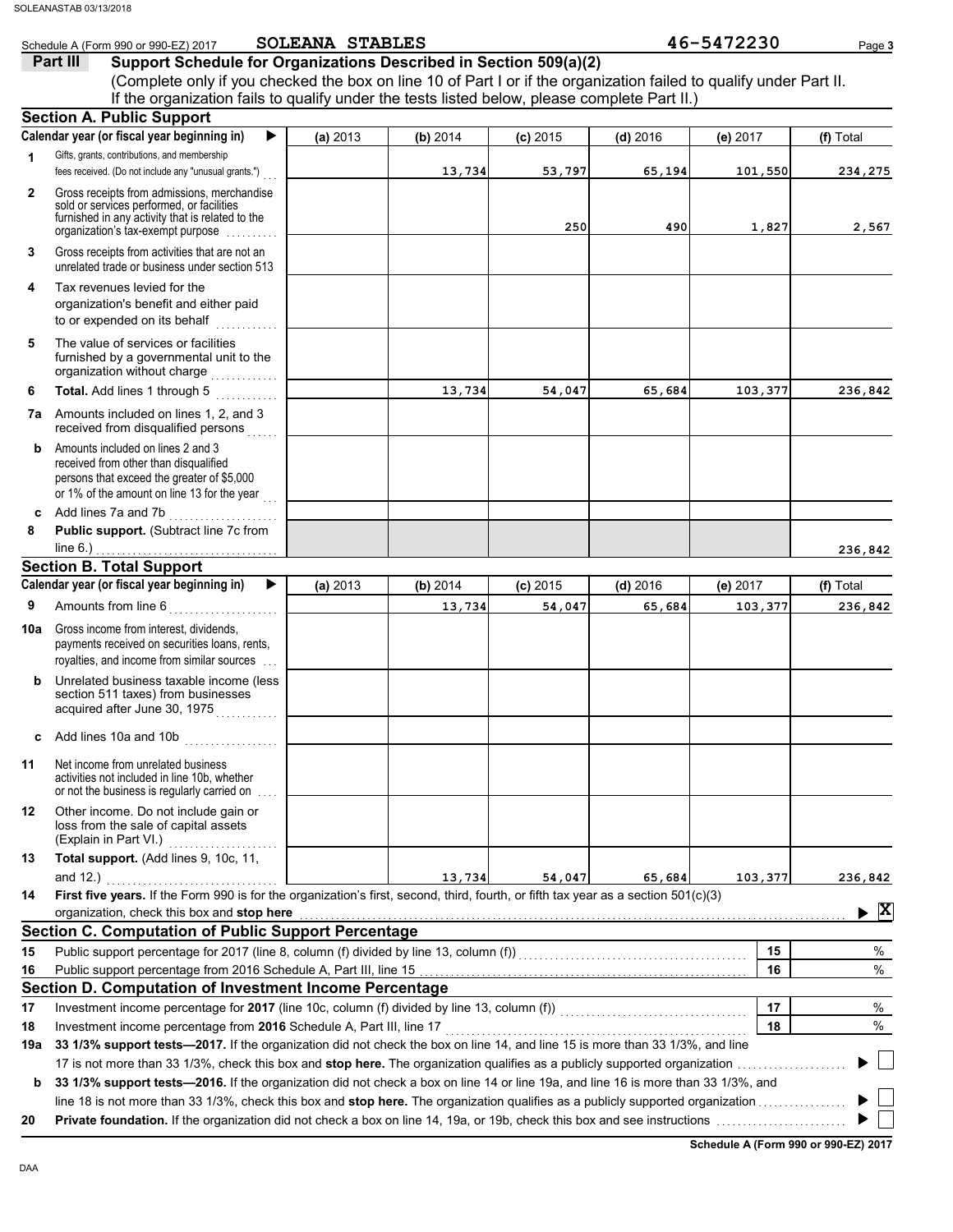## **Part IV Supporting Organizations** Sections A, D, and E. If you checked 12d of Part I, complete Sections A and D, and complete Part V.) Schedule A (Form 990 or 990-EZ) 2017 **SOLEANA STABLES Page 4 Page 4 Page 4 Page 4 Section A. All Supporting Organizations** (Complete only if you checked a box in line 12 on Part I. If you checked 12a of Part I, complete Sections A and B. If you checked 12b of Part I, complete Sections A and C. If you checked 12c of Part I, complete Are all of the organization's supported organizations listed by name in the organization's governing documents? *If "No," describe in Part VI how the supported organizations are designated. If designated by class or purpose, describe the designation. If historic and continuing relationship, explain.* Did the organization have any supported organization that does not have an IRS determination of status under section 509(a)(1) or (2)? *If "Yes," explain in Part VI how the organization determined that the supported organization was described in section 509(a)(1) or (2).* **1 2 3a** Did the organization have a supported organization described in section 501(c)(4), (5), or (6)? *If "Yes," answer* **b** Did the organization confirm that each supported organization qualified under section 501(c)(4), (5), or (6) and **c** Did the organization ensure that all support to such organizations was used exclusively for section 170(c)(2)(B) **4a b** Did the organization have ultimate control and discretion in deciding whether to make grants to the foreign **c 5a** *(b) and (c) below.* satisfied the public support tests under section 509(a)(2)? *If "Yes," describe in Part VI when and how the organization made the determination.* purposes? *If "Yes," explain in Part VI what controls the organization put in place to ensure such use.* Was any supported organization not organized in the United States ("foreign supported organization")? *If "Yes," and if you checked 12a or 12b in Part I, answer (b) and (c) below.* supported organization? *If "Yes," describe in Part VI how the organization had such control and discretion despite being controlled or supervised by or in connection with its supported organizations.* Did the organization support any foreign supported organization that does not have an IRS determination under sections 501(c)(3) and 509(a)(1) or (2)? *If "Yes," explain in Part VI what controls the organization used to ensure that all support to the foreign supported organization was used exclusively for section 170(c)(2)(B) purposes.* Did the organization add, substitute, or remove any supported organizations during the tax year? *If "Yes," answer (b) and (c) below (if applicable). Also, provide detail in Part VI, including (i) the names and EIN numbers of the supported organizations added, substituted, or removed; (ii) the reasons for each such action; (iii) the authority under the organization's organizing document authorizing such action; and (iv) how the action was accomplished (such as by amendment to the organizing document).* Yes | No **1 2 3a 3b 3c 4a 4b 4c** SOLEANA STABLES SOLEANASTAB 03/13/2018

- **b Type I or Type II only.** Was any added or substituted supported organization part of a class already designated in the organization's organizing document?
- **c Substitutions only.** Was the substitution the result of an event beyond the organization's control?
- **6** Did the organization provide support (whether in the form of grants or the provision of services or facilities) to anyone other than (i) its supported organizations, (ii) individuals that are part of the charitable class benefited by one or more of its supported organizations, or (iii) other supporting organizations that also support or benefit one or more of the filing organization's supported organizations? *If "Yes," provide detail in Part VI.*
- **7** Did the organization provide a grant, loan, compensation, or other similar payment to a substantial contributor (defined in section 4958(c)(3)(C)), a family member of a substantial contributor, or a 35% controlled entity with regard to a substantial contributor? *If "Yes," complete Part I of Schedule L (Form 990 or 990-EZ).*
- **8** Did the organization make a loan to a disqualified person (as defined in section 4958) not described in line 7? *If "Yes," complete Part I of Schedule L (Form 990 or 990-EZ).*
- **9a** Was the organization controlled directly or indirectly at any time during the tax year by one or more disqualified persons as defined in section 4946 (other than foundation managers and organizations described in section 509(a)(1) or (2))? *If "Yes," provide detail in Part VI.*
- **b** Did one or more disqualified persons (as defined in line 9a) hold a controlling interest in any entity in which the supporting organization had an interest? *If "Yes," provide detail in Part VI.*
- **c** Did a disqualified person (as defined in line 9a) have an ownership interest in, or derive any personal benefit from, assets in which the supporting organization also had an interest? *If "Yes," provide detail in Part VI.*
- **10a** Was the organization subject to the excess business holdings rules of section 4943 because of section 4943(f) (regarding certain Type II supporting organizations, and all Type III non-functionally integrated supporting organizations)? *If "Yes," answer 10b below.*
	- **b** Did the organization have any excess business holdings in the tax year? *(Use Schedule C, Form 4720, to determine whether the organization had excess business holdings.)*

**5a 5b 5c 6 7 8 9a 9b 9c 10a 10b**

**Schedule A (Form 990 or 990-EZ) 2017**

DAA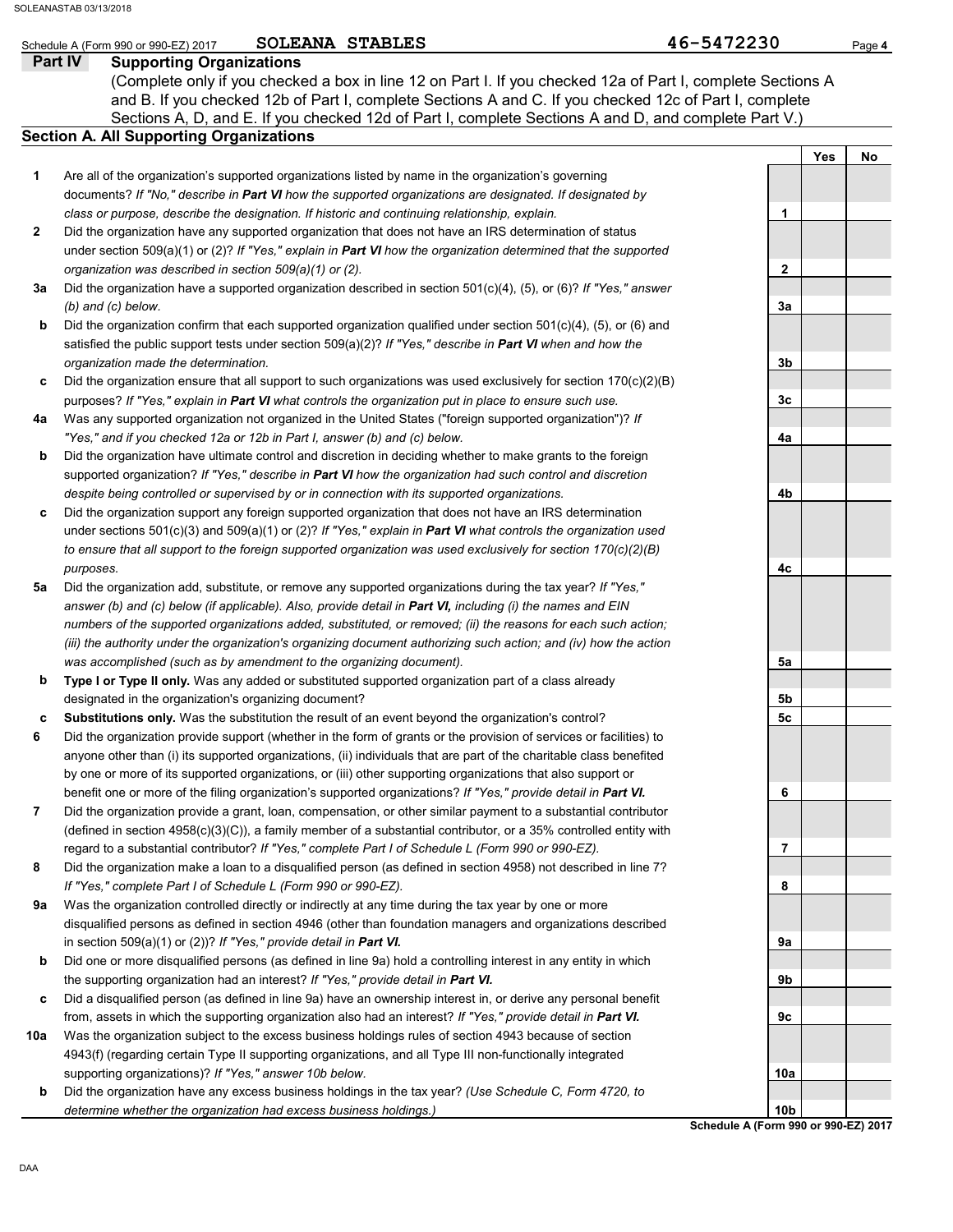|              | SOLEANA STABLES<br>Schedule A (Form 990 or 990-EZ) 2017                                                                                                                      | 46-5472230      |     | Page 5 |
|--------------|------------------------------------------------------------------------------------------------------------------------------------------------------------------------------|-----------------|-----|--------|
| Part IV      | <b>Supporting Organizations (continued)</b>                                                                                                                                  |                 |     |        |
|              |                                                                                                                                                                              |                 | Yes | No     |
| 11           | Has the organization accepted a gift or contribution from any of the following persons?                                                                                      |                 |     |        |
| а            | A person who directly or indirectly controls, either alone or together with persons described in (b) and (c)                                                                 |                 |     |        |
|              | below, the governing body of a supported organization?                                                                                                                       | 11a             |     |        |
|              | <b>b</b> A family member of a person described in (a) above?                                                                                                                 | 11 <sub>b</sub> |     |        |
|              | c A 35% controlled entity of a person described in (a) or (b) above? If "Yes" to a, b, or c, provide detail in Part VI.<br><b>Section B. Type I Supporting Organizations</b> | 11c             |     |        |
|              |                                                                                                                                                                              |                 | Yes | No     |
| 1            | Did the directors, trustees, or membership of one or more supported organizations have the power to                                                                          |                 |     |        |
|              | regularly appoint or elect at least a majority of the organization's directors or trustees at all times during the                                                           |                 |     |        |
|              | tax year? If "No," describe in Part VI how the supported organization(s) effectively operated, supervised, or                                                                |                 |     |        |
|              | controlled the organization's activities. If the organization had more than one supported organization,                                                                      |                 |     |        |
|              | describe how the powers to appoint and/or remove directors or trustees were allocated among the supported                                                                    |                 |     |        |
|              | organizations and what conditions or restrictions, if any, applied to such powers during the tax year.                                                                       | 1               |     |        |
| $\mathbf{2}$ | Did the organization operate for the benefit of any supported organization other than the supported                                                                          |                 |     |        |
|              | organization(s) that operated, supervised, or controlled the supporting organization? If "Yes," explain in Part                                                              |                 |     |        |
|              | VI how providing such benefit carried out the purposes of the supported organization(s) that operated,                                                                       |                 |     |        |
|              | supervised, or controlled the supporting organization.                                                                                                                       | $\mathbf{2}$    |     |        |
|              | <b>Section C. Type II Supporting Organizations</b>                                                                                                                           |                 |     |        |
|              |                                                                                                                                                                              |                 | Yes | No     |
| 1            | Were a majority of the organization's directors or trustees during the tax year also a majority of the directors                                                             |                 |     |        |
|              | or trustees of each of the organization's supported organization(s)? If "No," describe in Part VI how control                                                                |                 |     |        |
|              | or management of the supporting organization was vested in the same persons that controlled or managed                                                                       |                 |     |        |
|              | the supported organization(s).<br><b>Section D. All Type III Supporting Organizations</b>                                                                                    | 1               |     |        |
|              |                                                                                                                                                                              |                 | Yes | No     |
| 1            | Did the organization provide to each of its supported organizations, by the last day of the fifth month of the                                                               |                 |     |        |
|              | organization's tax year, (i) a written notice describing the type and amount of support provided during the prior tax                                                        |                 |     |        |
|              | year, (ii) a copy of the Form 990 that was most recently filed as of the date of notification, and (iii) copies of the                                                       |                 |     |        |
|              | organization's governing documents in effect on the date of notification, to the extent not previously provided?                                                             | 1               |     |        |
| $\mathbf{2}$ | Were any of the organization's officers, directors, or trustees either (i) appointed or elected by the supported                                                             |                 |     |        |
|              | organization(s) or (ii) serving on the governing body of a supported organization? If "No," explain in Part VI how                                                           |                 |     |        |
|              | the organization maintained a close and continuous working relationship with the supported organization(s).                                                                  | 2               |     |        |
| 3            | By reason of the relationship described in (2), did the organization's supported organizations have a                                                                        |                 |     |        |
|              | significant voice in the organization's investment policies and in directing the use of the organization's                                                                   |                 |     |        |
|              | income or assets at all times during the tax year? If "Yes," describe in Part VI the role the organization's                                                                 |                 |     |        |
|              | supported organizations played in this regard.                                                                                                                               | 3               |     |        |
|              | Section E. Type III Functionally-Integrated Supporting Organizations                                                                                                         |                 |     |        |
| 1            | Check the box next to the method that the organization used to satisfy the Integral Part Test during the year (see instructions).                                            |                 |     |        |
| а            | The organization satisfied the Activities Test. Complete line 2 below.                                                                                                       |                 |     |        |
| b            | The organization is the parent of each of its supported organizations. Complete line 3 below.                                                                                |                 |     |        |
| с            | The organization supported a governmental entity. Describe in Part VI how you supported a government entity (see instructions).                                              |                 |     |        |
|              |                                                                                                                                                                              |                 |     |        |
| $\mathbf{2}$ | Activities Test. Answer (a) and (b) below.                                                                                                                                   |                 | Yes | No     |
| а            | Did substantially all of the organization's activities during the tax year directly further the exempt purposes of                                                           |                 |     |        |
|              | the supported organization(s) to which the organization was responsive? If "Yes," then in Part VI identify                                                                   |                 |     |        |
|              | those supported organizations and explain how these activities directly furthered their exempt purposes,                                                                     |                 |     |        |

- **b** Did the activities described in (a) constitute activities that, but for the organization's involvement, one or more *that these activities constituted substantially all of its activities.*
- of the organization's supported organization(s) would have been engaged in? *If "Yes," explain in Part VI the reasons for the organization's position that its supported organization(s) would have engaged in these activities but for the organization's involvement.*
- **3** Parent of Supported Organizations. *Answer (a) and (b) below.*
- **a** Did the organization have the power to regularly appoint or elect a majority of the officers, directors, or trustees of each of the supported organizations? *Provide details in Part VI.*
- **b** Did the organization exercise a substantial degree of direction over the policies, programs, and activities of each of its supported organizations? *If "Yes," describe in Part VI the role played by the organization in this regard.*

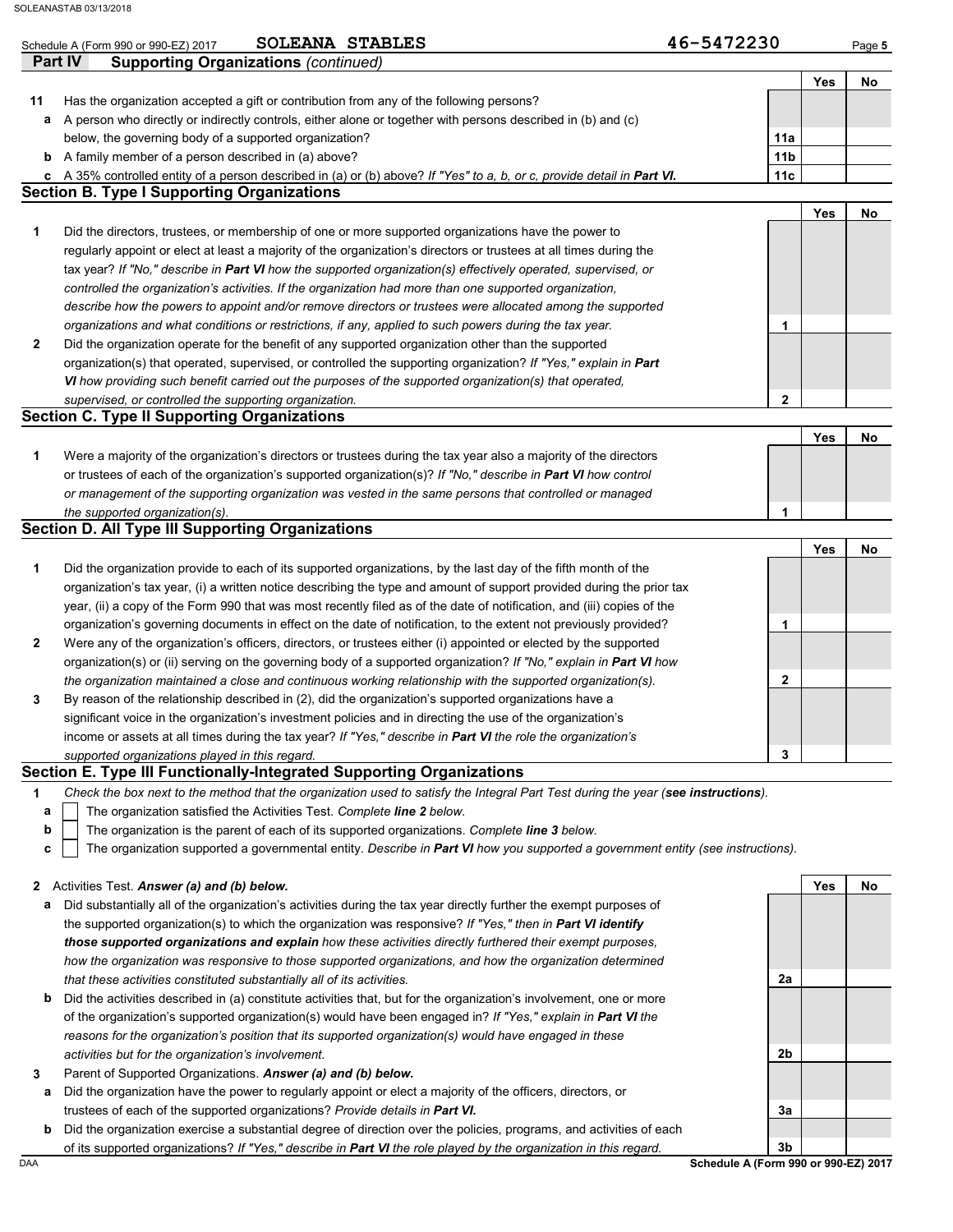| SOLEANA STABLES<br>Schedule A (Form 990 or 990-EZ) 2017                                                                                |    | 46-5472230     | Page 6                         |
|----------------------------------------------------------------------------------------------------------------------------------------|----|----------------|--------------------------------|
| <b>Part V</b><br>Type III Non-Functionally Integrated 509(a)(3) Supporting Organizations                                               |    |                |                                |
| Check here if the organization satisfied the Integral Part Test as a qualifying trust on Nov. 20, 1970 (explain in Part VI). See<br>1  |    |                |                                |
| instructions. All other Type III non-functionally integrated supporting organizations must complete Sections A through E.              |    |                |                                |
| <b>Section A - Adjusted Net Income</b>                                                                                                 |    | (A) Prior Year | (B) Current Year<br>(optional) |
| Net short-term capital gain<br>1                                                                                                       | 1  |                |                                |
| Recoveries of prior-year distributions<br>2                                                                                            | 2  |                |                                |
| Other gross income (see instructions)<br>3                                                                                             | 3  |                |                                |
| Add lines 1 through 3.<br>4                                                                                                            | 4  |                |                                |
| Depreciation and depletion<br>5                                                                                                        | 5  |                |                                |
| Portion of operating expenses paid or incurred for production or<br>6                                                                  |    |                |                                |
| collection of gross income or for management, conservation, or                                                                         |    |                |                                |
| maintenance of property held for production of income (see instructions)                                                               | 6  |                |                                |
| 7<br>Other expenses (see instructions)                                                                                                 | 7  |                |                                |
| 8<br>Adjusted Net Income (subtract lines 5, 6 and 7 from line 4).                                                                      | 8  |                |                                |
| <b>Section B - Minimum Asset Amount</b>                                                                                                |    | (A) Prior Year | (B) Current Year<br>(optional) |
| Aggregate fair market value of all non-exempt-use assets (see<br>1                                                                     |    |                |                                |
| instructions for short tax year or assets held for part of year):                                                                      |    |                |                                |
| Average monthly value of securities<br>a                                                                                               | 1a |                |                                |
| Average monthly cash balances<br>b                                                                                                     | 1b |                |                                |
| Fair market value of other non-exempt-use assets<br>c                                                                                  | 1c |                |                                |
| Total (add lines 1a, 1b, and 1c)<br>d                                                                                                  | 1d |                |                                |
| Discount claimed for blockage or other<br>е                                                                                            |    |                |                                |
| factors (explain in detail in <b>Part VI</b> ):                                                                                        |    |                |                                |
| $\mathbf{2}$<br>Acquisition indebtedness applicable to non-exempt-use assets                                                           | 2  |                |                                |
| Subtract line 2 from line 1d.<br>3                                                                                                     | 3  |                |                                |
| Cash deemed held for exempt use. Enter 1-1/2% of line 3 (for greater amount,<br>4                                                      |    |                |                                |
| see instructions)                                                                                                                      | 4  |                |                                |
| 5<br>Net value of non-exempt-use assets (subtract line 4 from line 3)                                                                  | 5  |                |                                |
| Multiply line 5 by .035.<br>6                                                                                                          | 6  |                |                                |
| 7<br>Recoveries of prior-year distributions                                                                                            | 7  |                |                                |
| Minimum Asset Amount (add line 7 to line 6)<br>8                                                                                       | 8  |                |                                |
| <b>Section C - Distributable Amount</b>                                                                                                |    |                | <b>Current Year</b>            |
| Adjusted net income for prior year (from Section A, line 8, Column A)<br>1.                                                            | 1  |                |                                |
| Enter 85% of line 1.<br>2                                                                                                              | 2  |                |                                |
| Minimum asset amount for prior year (from Section B, line 8, Column A)<br>3                                                            | 3  |                |                                |
| 4<br>Enter greater of line 2 or line 3.                                                                                                | 4  |                |                                |
| 5<br>Income tax imposed in prior year                                                                                                  | 5  |                |                                |
| 6<br>Distributable Amount. Subtract line 5 from line 4, unless subject to                                                              |    |                |                                |
| emergency temporary reduction (see instructions)                                                                                       | 6  |                |                                |
| 7<br>Check here if the current year is the organization's first as a non-functionally integrated Type III supporting organization (see |    |                |                                |
| instructions).                                                                                                                         |    |                |                                |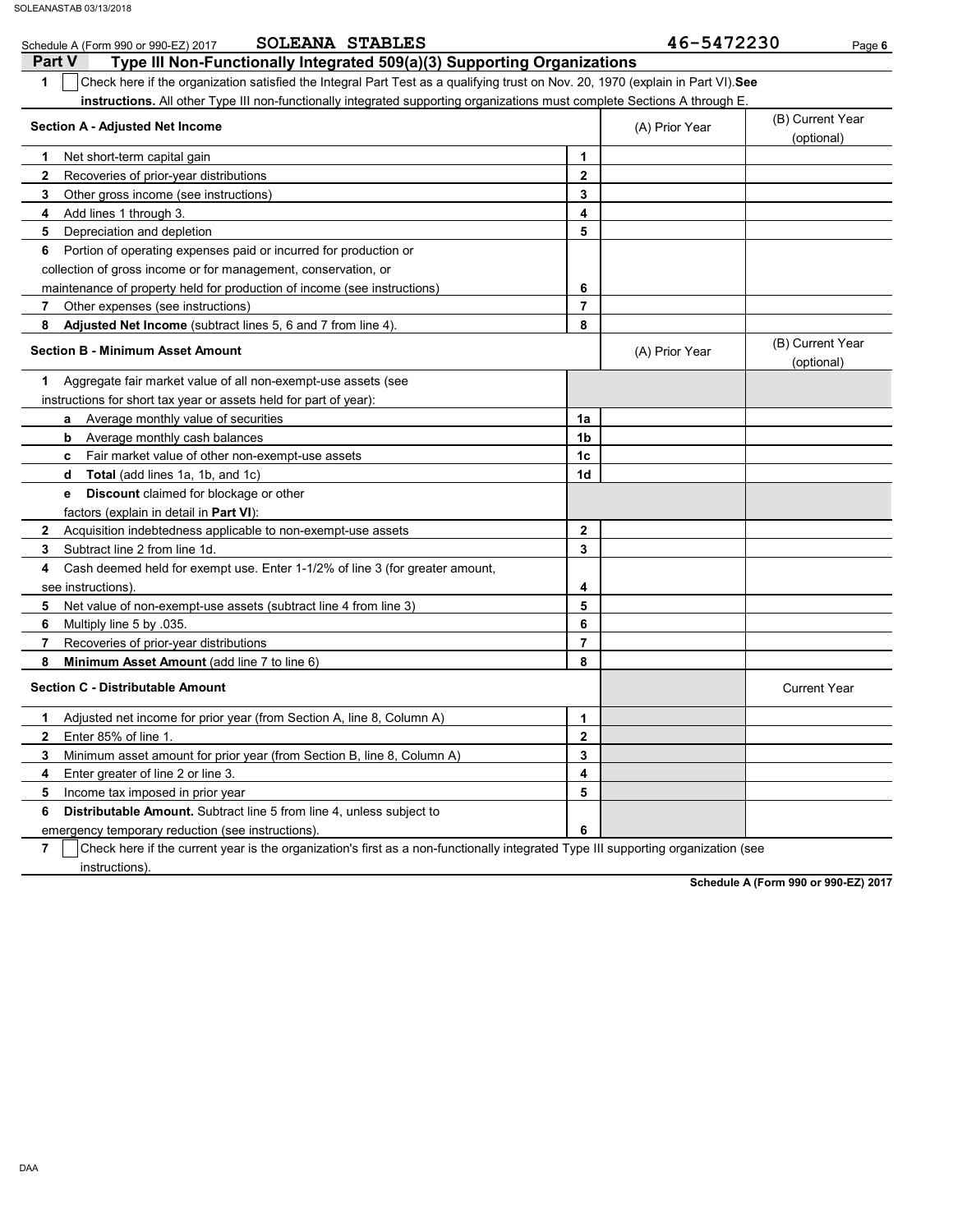| <b>Part V</b> | <b>SOLEANA STABLES</b><br>Schedule A (Form 990 or 990-EZ) 2017<br>Type III Non-Functionally Integrated 509(a)(3) Supporting Organizations (continued) |                                    | 46-5472230                                    | Page 7                                           |
|---------------|-------------------------------------------------------------------------------------------------------------------------------------------------------|------------------------------------|-----------------------------------------------|--------------------------------------------------|
|               | <b>Section D - Distributions</b>                                                                                                                      |                                    |                                               | <b>Current Year</b>                              |
| 1             | Amounts paid to supported organizations to accomplish exempt purposes                                                                                 |                                    |                                               |                                                  |
| $\mathbf{2}$  | Amounts paid to perform activity that directly furthers exempt purposes of supported                                                                  |                                    |                                               |                                                  |
|               | organizations, in excess of income from activity                                                                                                      |                                    |                                               |                                                  |
| 3             | Administrative expenses paid to accomplish exempt purposes of supported organizations                                                                 |                                    |                                               |                                                  |
| 4             | Amounts paid to acquire exempt-use assets                                                                                                             |                                    |                                               |                                                  |
| 5             | Qualified set-aside amounts (prior IRS approval required)                                                                                             |                                    |                                               |                                                  |
| 6             | Other distributions (describe in Part VI). See instructions.                                                                                          |                                    |                                               |                                                  |
| 7             | Total annual distributions. Add lines 1 through 6.                                                                                                    |                                    |                                               |                                                  |
| 8             | Distributions to attentive supported organizations to which the organization is responsive                                                            |                                    |                                               |                                                  |
|               | (provide details in Part VI). See instructions.                                                                                                       |                                    |                                               |                                                  |
| 9             | Distributable amount for 2017 from Section C, line 6                                                                                                  |                                    |                                               |                                                  |
| 10            | Line 8 amount divided by line 9 amount                                                                                                                |                                    |                                               |                                                  |
|               | Section E - Distribution Allocations (see instructions)                                                                                               | (i)<br><b>Excess Distributions</b> | (ii)<br><b>Underdistributions</b><br>Pre-2017 | (iii)<br><b>Distributable</b><br>Amount for 2017 |
| 1             | Distributable amount for 2017 from Section C, line 6                                                                                                  |                                    |                                               |                                                  |
| $\mathbf{2}$  | Underdistributions, if any, for years prior to 2017                                                                                                   |                                    |                                               |                                                  |
|               | (reasonable cause required-explain in Part VI). See                                                                                                   |                                    |                                               |                                                  |
|               | instructions.                                                                                                                                         |                                    |                                               |                                                  |
| 3             | Excess distributions carryover, if any, to 2017:                                                                                                      |                                    |                                               |                                                  |
| a             |                                                                                                                                                       |                                    |                                               |                                                  |
|               | <b>b</b> From 2013                                                                                                                                    |                                    |                                               |                                                  |
|               |                                                                                                                                                       |                                    |                                               |                                                  |
|               |                                                                                                                                                       |                                    |                                               |                                                  |
|               |                                                                                                                                                       |                                    |                                               |                                                  |
|               | f Total of lines 3a through e                                                                                                                         |                                    |                                               |                                                  |
|               | g Applied to underdistributions of prior years                                                                                                        |                                    |                                               |                                                  |
|               | h Applied to 2017 distributable amount                                                                                                                |                                    |                                               |                                                  |
|               | Carryover from 2012 not applied (see instructions)                                                                                                    |                                    |                                               |                                                  |
|               | Remainder. Subtract lines 3g, 3h, and 3i from 3f.                                                                                                     |                                    |                                               |                                                  |
| 4             | Distributions for 2017 from                                                                                                                           |                                    |                                               |                                                  |
|               | Section D, line 7:<br>\$                                                                                                                              |                                    |                                               |                                                  |
|               | a Applied to underdistributions of prior years                                                                                                        |                                    |                                               |                                                  |
|               | <b>b</b> Applied to 2017 distributable amount                                                                                                         |                                    |                                               |                                                  |
|               | c Remainder. Subtract lines 4a and 4b from 4.                                                                                                         |                                    |                                               |                                                  |
| 5             | Remaining underdistributions for years prior to 2017, if                                                                                              |                                    |                                               |                                                  |
|               | any. Subtract lines 3g and 4a from line 2. For result                                                                                                 |                                    |                                               |                                                  |
|               | greater than zero, explain in Part VI. See instructions.                                                                                              |                                    |                                               |                                                  |
| 6             | Remaining underdistributions for 2017. Subtract lines 3h                                                                                              |                                    |                                               |                                                  |
|               | and 4b from line 1. For result greater than zero, explain in                                                                                          |                                    |                                               |                                                  |
|               | Part VI. See instructions.                                                                                                                            |                                    |                                               |                                                  |
| 7             | Excess distributions carryover to 2018. Add lines 3j                                                                                                  |                                    |                                               |                                                  |
|               | and 4c.                                                                                                                                               |                                    |                                               |                                                  |
| 8             | Breakdown of line 7:                                                                                                                                  |                                    |                                               |                                                  |
|               | a Excess from 2013                                                                                                                                    |                                    |                                               |                                                  |
|               |                                                                                                                                                       |                                    |                                               |                                                  |
|               | <b>c</b> Excess from 2015                                                                                                                             |                                    |                                               |                                                  |
|               | d Excess from 2016.                                                                                                                                   |                                    |                                               |                                                  |
|               | e Excess from 2017                                                                                                                                    |                                    |                                               |                                                  |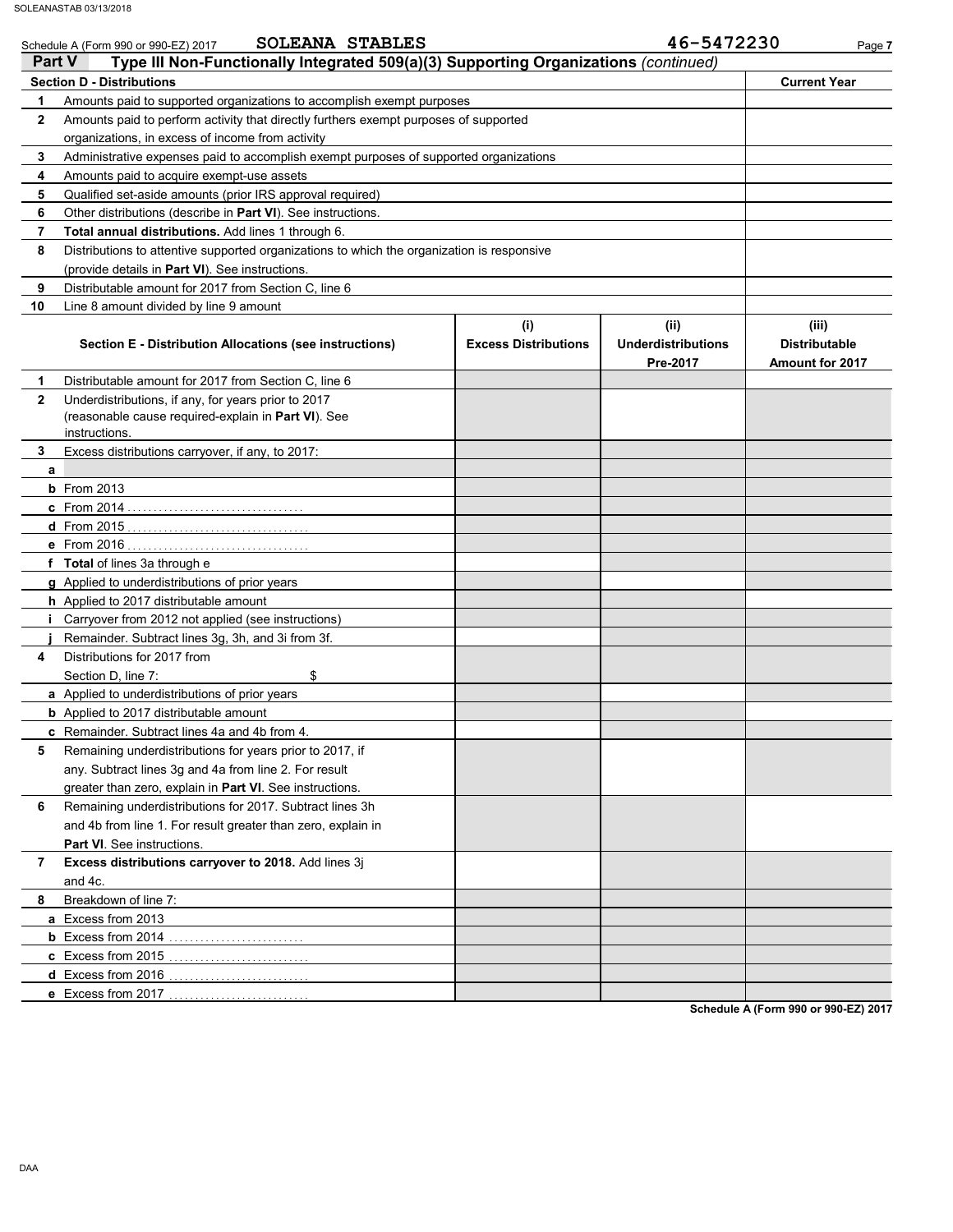| Part VI<br>Supplemental Information. Provide the explanations required by Part II, line 10; Part II, line 17a or 17b; Part<br>III, line 12; Part IV, Section A, lines 1, 2, 3b, 3c, 4b, 4c, 5a, 6, 9a, 9b, 9c, 11a, 11b, and 11c; Part IV, Section<br>B, lines 1 and 2; Part IV, Section C, line 1; Part IV, Section D, lines 2 and 3; Part IV, Section E, lines 1c, 2a, 2b,<br>3a and 3b; Part V, line 1; Part V, Section B, line 1e; Part V, Section D, lines 5, 6, and 8; and Part V, Section E,<br>lines 2, 5, and 6. Also complete this part for any additional information. (See instructions.) | Schedule A (Form 990 or 990-EZ) 2017 | <b>SOLEANA STABLES</b> |  | 46-5472230 | Page 8 |
|-------------------------------------------------------------------------------------------------------------------------------------------------------------------------------------------------------------------------------------------------------------------------------------------------------------------------------------------------------------------------------------------------------------------------------------------------------------------------------------------------------------------------------------------------------------------------------------------------------|--------------------------------------|------------------------|--|------------|--------|
|                                                                                                                                                                                                                                                                                                                                                                                                                                                                                                                                                                                                       |                                      |                        |  |            |        |
|                                                                                                                                                                                                                                                                                                                                                                                                                                                                                                                                                                                                       |                                      |                        |  |            |        |
|                                                                                                                                                                                                                                                                                                                                                                                                                                                                                                                                                                                                       |                                      |                        |  |            |        |
|                                                                                                                                                                                                                                                                                                                                                                                                                                                                                                                                                                                                       |                                      |                        |  |            |        |
|                                                                                                                                                                                                                                                                                                                                                                                                                                                                                                                                                                                                       |                                      |                        |  |            |        |
|                                                                                                                                                                                                                                                                                                                                                                                                                                                                                                                                                                                                       |                                      |                        |  |            |        |
|                                                                                                                                                                                                                                                                                                                                                                                                                                                                                                                                                                                                       |                                      |                        |  |            |        |
|                                                                                                                                                                                                                                                                                                                                                                                                                                                                                                                                                                                                       |                                      |                        |  |            |        |
|                                                                                                                                                                                                                                                                                                                                                                                                                                                                                                                                                                                                       |                                      |                        |  |            |        |
|                                                                                                                                                                                                                                                                                                                                                                                                                                                                                                                                                                                                       |                                      |                        |  |            |        |
|                                                                                                                                                                                                                                                                                                                                                                                                                                                                                                                                                                                                       |                                      |                        |  |            |        |
|                                                                                                                                                                                                                                                                                                                                                                                                                                                                                                                                                                                                       |                                      |                        |  |            |        |
|                                                                                                                                                                                                                                                                                                                                                                                                                                                                                                                                                                                                       |                                      |                        |  |            |        |
|                                                                                                                                                                                                                                                                                                                                                                                                                                                                                                                                                                                                       |                                      |                        |  |            |        |
|                                                                                                                                                                                                                                                                                                                                                                                                                                                                                                                                                                                                       |                                      |                        |  |            |        |
|                                                                                                                                                                                                                                                                                                                                                                                                                                                                                                                                                                                                       |                                      |                        |  |            |        |
|                                                                                                                                                                                                                                                                                                                                                                                                                                                                                                                                                                                                       |                                      |                        |  |            |        |
|                                                                                                                                                                                                                                                                                                                                                                                                                                                                                                                                                                                                       |                                      |                        |  |            |        |
|                                                                                                                                                                                                                                                                                                                                                                                                                                                                                                                                                                                                       |                                      |                        |  |            |        |
|                                                                                                                                                                                                                                                                                                                                                                                                                                                                                                                                                                                                       |                                      |                        |  |            |        |
|                                                                                                                                                                                                                                                                                                                                                                                                                                                                                                                                                                                                       |                                      |                        |  |            |        |
|                                                                                                                                                                                                                                                                                                                                                                                                                                                                                                                                                                                                       |                                      |                        |  |            |        |
|                                                                                                                                                                                                                                                                                                                                                                                                                                                                                                                                                                                                       |                                      |                        |  |            |        |
|                                                                                                                                                                                                                                                                                                                                                                                                                                                                                                                                                                                                       |                                      |                        |  |            |        |
|                                                                                                                                                                                                                                                                                                                                                                                                                                                                                                                                                                                                       |                                      |                        |  |            |        |
|                                                                                                                                                                                                                                                                                                                                                                                                                                                                                                                                                                                                       |                                      |                        |  |            |        |
|                                                                                                                                                                                                                                                                                                                                                                                                                                                                                                                                                                                                       |                                      |                        |  |            |        |
|                                                                                                                                                                                                                                                                                                                                                                                                                                                                                                                                                                                                       |                                      |                        |  |            |        |
|                                                                                                                                                                                                                                                                                                                                                                                                                                                                                                                                                                                                       |                                      |                        |  |            |        |
|                                                                                                                                                                                                                                                                                                                                                                                                                                                                                                                                                                                                       |                                      |                        |  |            |        |
|                                                                                                                                                                                                                                                                                                                                                                                                                                                                                                                                                                                                       |                                      |                        |  |            |        |
|                                                                                                                                                                                                                                                                                                                                                                                                                                                                                                                                                                                                       |                                      |                        |  |            |        |
|                                                                                                                                                                                                                                                                                                                                                                                                                                                                                                                                                                                                       |                                      |                        |  |            |        |
|                                                                                                                                                                                                                                                                                                                                                                                                                                                                                                                                                                                                       |                                      |                        |  |            |        |
|                                                                                                                                                                                                                                                                                                                                                                                                                                                                                                                                                                                                       |                                      |                        |  |            |        |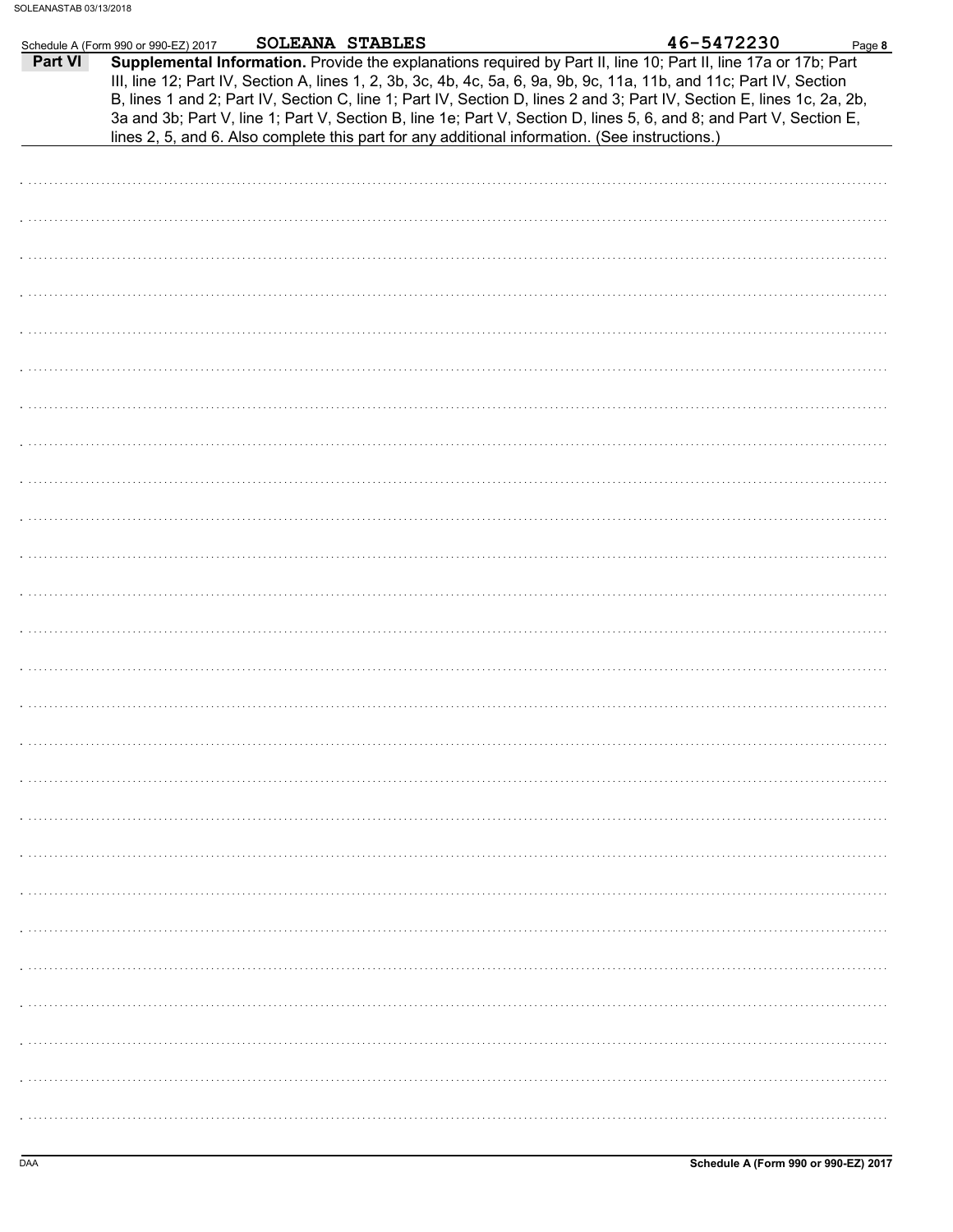**SCHEDULE O** (Form 990 or 990-EZ)

Department of the Treasury<br>Internal Revenue Service

## Supplemental Information to Form 990 or 990-EZ

Complete to provide information for responses to specific questions on Form 990 or 990-EZ or to provide any additional information.

> Attach to Form 990 or 990-EZ. Go to www.irs.gov/Form990 for the latest information.

**Open to Public Inspection** 

OMB No. 1545-0047

2017

Name of the organization

SOLEANA STABLES

46-5472230

**Employer identification number** 

| FORM 990-EZ, PART I, LINE 16 - OTHER EXPENSES |                                              |                          |  |
|-----------------------------------------------|----------------------------------------------|--------------------------|--|
| <b>DESCRIPTION</b>                            | <b>AMOUNT</b>                                |                          |  |
| <b>EXPENSES</b>                               |                                              |                          |  |
| ADVERTISING & PROMOTION                       | \$<br>1,356                                  |                          |  |
| <b>TRAVEL</b>                                 | \$<br>1,496                                  |                          |  |
| <b>INSURANCE</b>                              | \$<br>2,089                                  |                          |  |
| AWARDS & GIFTS                                | \$<br>1,535                                  |                          |  |
| CONTINUING EDUCATION                          | \$<br>818                                    |                          |  |
| <b>INSTRUCTOR FEES</b>                        | \$<br>23,535                                 |                          |  |
| DUES AND SUBSCRIPTIONS                        | \$<br>3,893                                  |                          |  |
| <b>EQUINE EXPENSES</b>                        | \$<br>6,043                                  |                          |  |
| FUNDRAISING EXPENSES                          | \$<br>3,352                                  |                          |  |
| LESSON SUPPLIES                               | \$<br>563                                    |                          |  |
| <b>MEALS</b>                                  | \$<br>2,494                                  |                          |  |
| MEMORIAL EXPENSES                             | \$<br>60                                     |                          |  |
| MERCHANT FEES                                 | \$<br>777                                    |                          |  |
| <b>MISCELLANEOUS</b>                          | \$<br>$-43$                                  |                          |  |
| <b>OPERATIONS</b>                             | \$<br>5,603                                  |                          |  |
| PROFESSIONAL FEES                             | \$<br>1,215                                  |                          |  |
| <b>UNIFORMS</b>                               | \$<br>163                                    |                          |  |
|                                               | <b>TOTAL <math>\frac{2}{3}</math></b> 54,949 |                          |  |
|                                               |                                              |                          |  |
| FORM 990-EZ, PART II, LINE 24 - OTHER ASSETS  |                                              |                          |  |
| <b>DESCRIPTION</b>                            |                                              | BEG. OF YEAR END OF YEAR |  |
| FURNITURE & EQUIPMENT                         | <u>\$</u>                                    | $1,679$ \$ 10,992        |  |
|                                               |                                              |                          |  |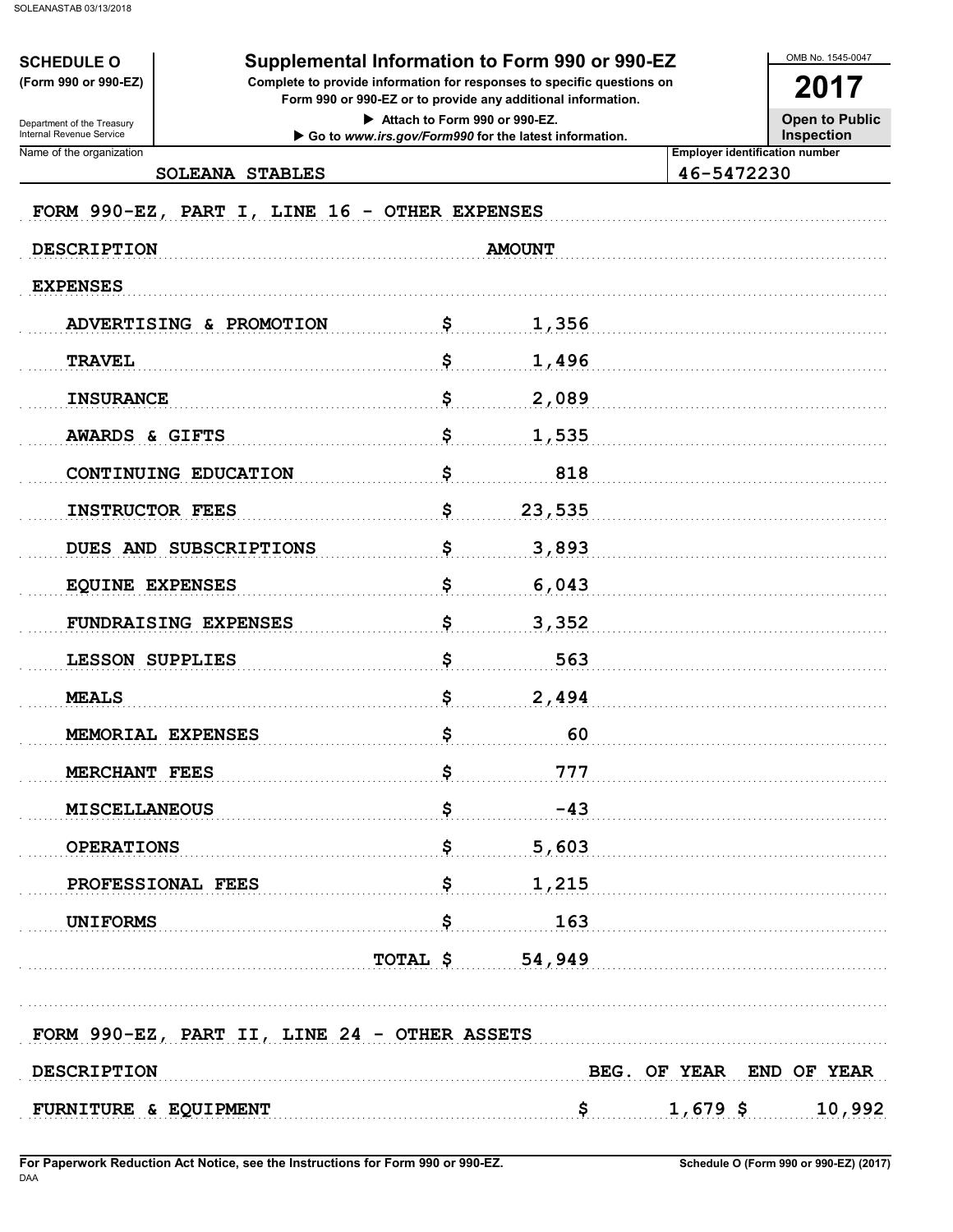| Name of the organization | Schedule O (Form 990 or 990-EZ) (2017)                               | Page 2<br><b>Employer identification number</b>                             |
|--------------------------|----------------------------------------------------------------------|-----------------------------------------------------------------------------|
|                          | <b>SOLEANA STABLES</b>                                               | 46-5472230                                                                  |
|                          |                                                                      | $1,679$ \$<br>TOTAL \$<br>10,992                                            |
|                          | FORM 990-EZ, PART III - PRIMARY EXEMPT PURPOSE                       |                                                                             |
|                          |                                                                      | TO PROVIDE QUALITY EQUINE THERAPY TO INDIVIDUALS IN OUR COMMUNITY WITH      |
|                          | SPECIAL NEEDS THROUGH DECISIVE PROGRAMS ADMINISTERED BY CERTIFIED    |                                                                             |
|                          |                                                                      | INSTRUCTORS THAT FOSTER ADVANCED LEVELS OF COGNITIVE, SOCIAL BEHAVIORAL,    |
|                          | AND EDUCATIONAL SKILLS WHILE FURTHER STRENGTHENING THE INDIVIDUAL'S  |                                                                             |
|                          | INDEPENDENCE, SELF-ESTEEM, AND OVERALL WELL-BEING; TO ENHANCING AND  |                                                                             |
|                          |                                                                      | TRANSFORMING THE LIVES OF INDIVIDUALS AND FAMILIES WITH MENTAL AND PHYSICAL |
|                          |                                                                      | CHALLENGES WITHIN A LOVING, CHRISTIAN ATMOSPHERE USING THE HEALING POWER OF |
| HORSES.                  |                                                                      |                                                                             |
|                          |                                                                      |                                                                             |
|                          | FORM 990-EZ, PART III, LINE 28 - FIRST ACCOMPLISHMENT                |                                                                             |
|                          | PROVIDED QUALITY EQUINE THERAPY TO INDIVIDUALS IN OUR COMMUNITY WITH |                                                                             |
|                          | SPECIAL NEEDS THROUGH DECISIVE PROGRAMS ADMINISTERED BY CERTIFIED    |                                                                             |
|                          |                                                                      | INSTRUCTORS THAT FOSTER ADVANCED LEVELS OF COGNITIVE, SOCIAL BEHAVIORAL,    |
|                          | AND EDUCATIONAL SKILLS WHILE FURTHER STRENGTHENING THE INDIVIDUAL'S  |                                                                             |
|                          | INDEPENDENCE, SELF-ESTEEM, AND OVERALL WELL-BEING; ENHANCED AND      |                                                                             |
|                          |                                                                      | TRANSFORMED THE LIVES OF INDIVIDUALS AND FAMILIES WITH MENTAL AND PHYSICAL  |
|                          |                                                                      | CHALLENGES WITHIN A LOVING, CHRISTIAN ATMOSPHERE USING THE HEALING POWER OF |
| HORSES.                  |                                                                      |                                                                             |
|                          |                                                                      |                                                                             |
|                          | FORM 990-EZ, PART III, LINE 31 - ALL OTHER ACCOMPLISHMENT            |                                                                             |
|                          | PROVIDED QUALITY EQUINE THERAPY TO INDIVIDUALS IN OUR COMMUNITY WITH |                                                                             |
|                          | SPECIAL NEEDS THROUGH DECISIVE PROGRAMS ADMINISTERED BY CERTIFIED    |                                                                             |
|                          |                                                                      | INSTRUCTORS THAT FOSTER ADVANCED LEVELS OF COGNITIVE, SOCIAL BEHAVIORAL,    |
|                          | AND EDUCATIONAL SKILLS WHILE FURTHER STRENGTHENING THE INDIVIDUAL'S  |                                                                             |

PAGE 1 OF 2

Schedule O (Form 990 or 990-EZ) (2017)